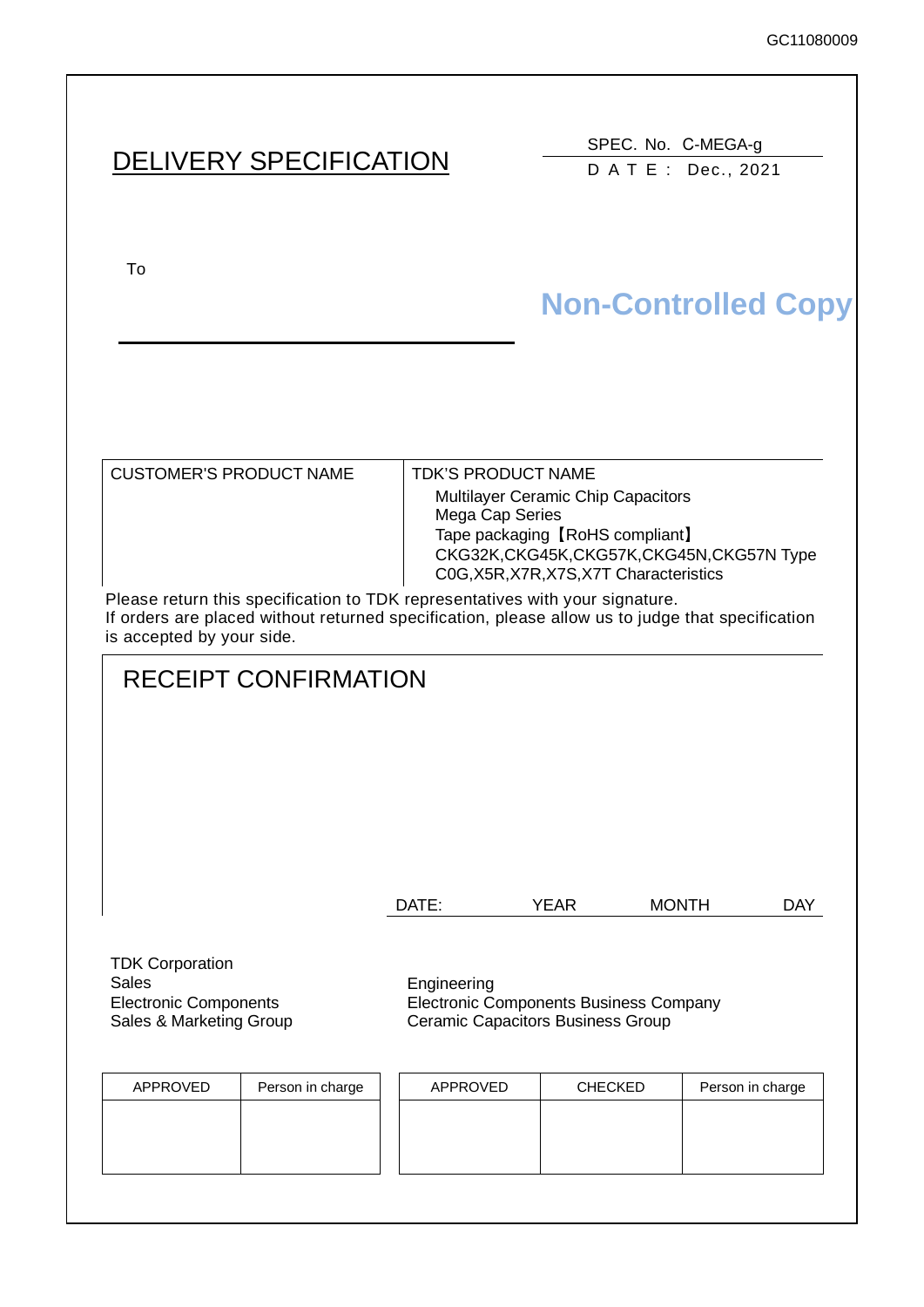#### **SCOPE**

This delivery specification shall be applied to Multilayer ceramic chip capacitors (Mega cap series) to be delivered to

#### **PRODUCTION PLACES**

Production places defined in this specification shall be TDK Corporation, TDK Xiamen Co.,Ltd, TDK(Suzhou)Co.,Ltd and TDK Components U.S.A.Inc.

### **PRODUCT NAME**

The name of the product to be defined in this specifications shall be  $CKG \diamondsuit \diamondsuit \diamondsuit \diamondsuit \diamondsuit \triangle\square\square\square\times$ .

#### **REFERENCE STANDARD**

| $JIS$ C 5101 - 1 : 2010 | Fixed capacitors for use in electronic equipment-Part 1: Generic specification     |
|-------------------------|------------------------------------------------------------------------------------|
| $C$ 5101 - 21 : 2014    | Fixed capacitors for use in electronic equipment-Part 21 : Sectional specification |
|                         | : Fixed surface mount multilayer capacitors of ceramic dielectric, Class1          |
| $C$ 5101 - 22 : 2014    | Fixed capacitors for use in electronic equipment-Part 22 : Sectional specification |
|                         | : Fixed surface mount multilayer capacitors of ceramic dielectric, Class2          |
| $C$ 0806 $-3:2014$      | Packaging of components for automatic handling - Part 3: Packaging of              |
|                         | surface mount components on continuous tapes                                       |
| JEITA RCR-2335 C 2014   | Safety application guide for fixed ceramic capacitors for use in electronic        |
|                         | equipment                                                                          |

#### **CONTENTS**

- 1. CODE CONSTRUCTION
- 2. OPERATING TEMPERATURE RANGE
- 3. STORING CONDITION AND TERM
- 4. INDUSTRIAL WASTE DISPOSAL
- 5. PERFORMANCE
- 6. INSIDE STRUCTURE AND MATERIAL
- 7. PACKAGING
- 8. RECOMMENDATION
- 9. SOLDERING CONDITION
- 10. CAUTION
- 11. TAPE PACKAGING SPECIFICATION

### **<EXPLANATORY NOTE>**

When the mistrust in the spec arises, this specification is given priority. And it will be confirmed by written spec change after conference of both posts involved.

This specification warrants the quality of the ceramic chip capacitor. Capacitors should be evaluated or confirmed a state of mounted on your product.

If the use of the capacitors goes beyond the bounds of this specification, we can not afford to guarantee.

| <b>Division</b>                   | Date           | SPEC. No. |
|-----------------------------------|----------------|-----------|
| Ceramic Capacitors Business Group | December, 2021 | C-MEGA-g  |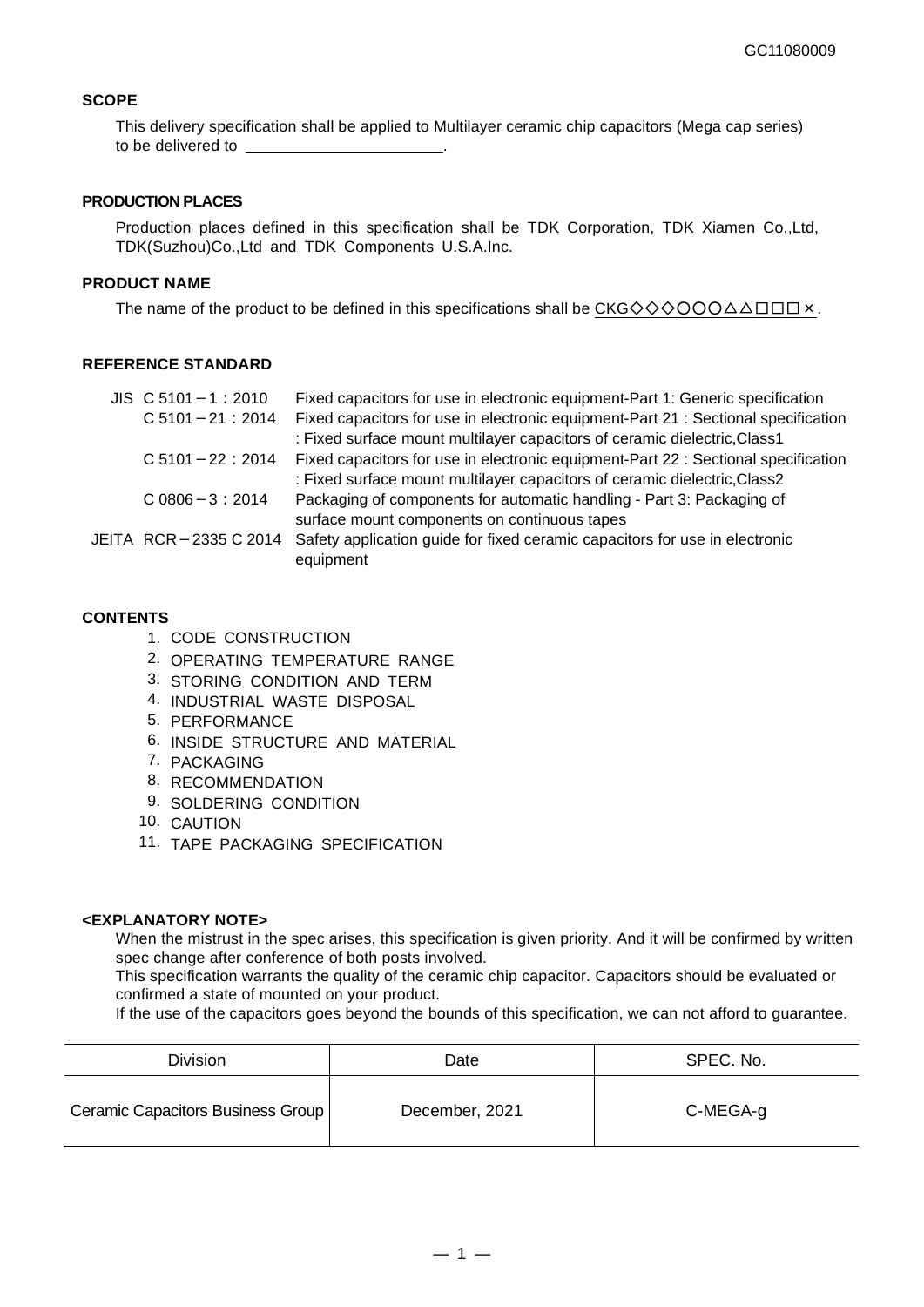## 1. CODE CONSTRUCTION

| (Example) | CKG32K | C <sub>0</sub> G | 2A   | 683 |     | $\top$ | 0000 |
|-----------|--------|------------------|------|-----|-----|--------|------|
|           | CKG57N | X7R              | 1E - | 226 | M   |        | 0000 |
|           |        | (2)              | (3)  | (4) | (5) | (6)    |      |

(1) Case size

Single type Stacked type



CKG\*\*K : 1 chip capacitor. CKG\*\*N : 2 chip capacitors.



| Case size       |        | Dimensions (mm) |             |             |               |  |
|-----------------|--------|-----------------|-------------|-------------|---------------|--|
|                 |        |                 | W           |             | E             |  |
|                 | CKG32K | $3.60 + 0.30$   | $2.60+0.30$ | $3.35+0.10$ | $0.80 + 0.15$ |  |
| Single<br>type  | CKG45K | $5.00+0.50$     | $3.50+0.50$ | $2.90+0.10$ | $1.10+0.30$   |  |
|                 | CKG57K | $6.00+0.50$     | $5.00+0.50$ | $3.35+0.15$ | $1.60 + 0.30$ |  |
| Stacked<br>type | CKG45N | $5.00+0.50$     | $3.50+0.50$ | $5.00+0.50$ | $1.10+0.30$   |  |
|                 | CKG57N | $6.00+0.50$     | $5.00+0.50$ | $5.00+0.50$ | 1.60±0.30     |  |

\* As for each item, please refer to detail page on TDK web.

## (2) Temperature Characteristics

\* Details are shown in table 1 No.6 and No.7 at 5.PERFORMANCE

(3) Rated Voltage

| Symbol | <b>Rated Voltage</b> | Symbol | <b>Rated Voltage</b> |
|--------|----------------------|--------|----------------------|
| 3 A    | $DC 1$ kV            | 1 H    | -50 V<br>DC.         |
| 2J     | DC 630 V             | 1 V    | - 35 V<br>DC.        |
| 2 W    | DC 450 V             | 1 E    | DC 25 V              |
| 2 F    | DC 250 V             | 1 C    | - 16 V<br>DC.        |
| 2 A    | DC 100 V             |        |                      |

## (4) Rated Capacitance

Stated in three digits and in units of pico farads (pF). The first and Second digits identify the first and second significant figures of the capacitance, the third digit identifies the multiplier.

## (Example)

| Symbol | Rated<br>Capacitance |
|--------|----------------------|
| 683    | 68,000 pF            |
| 226    | 22,000,000 pF        |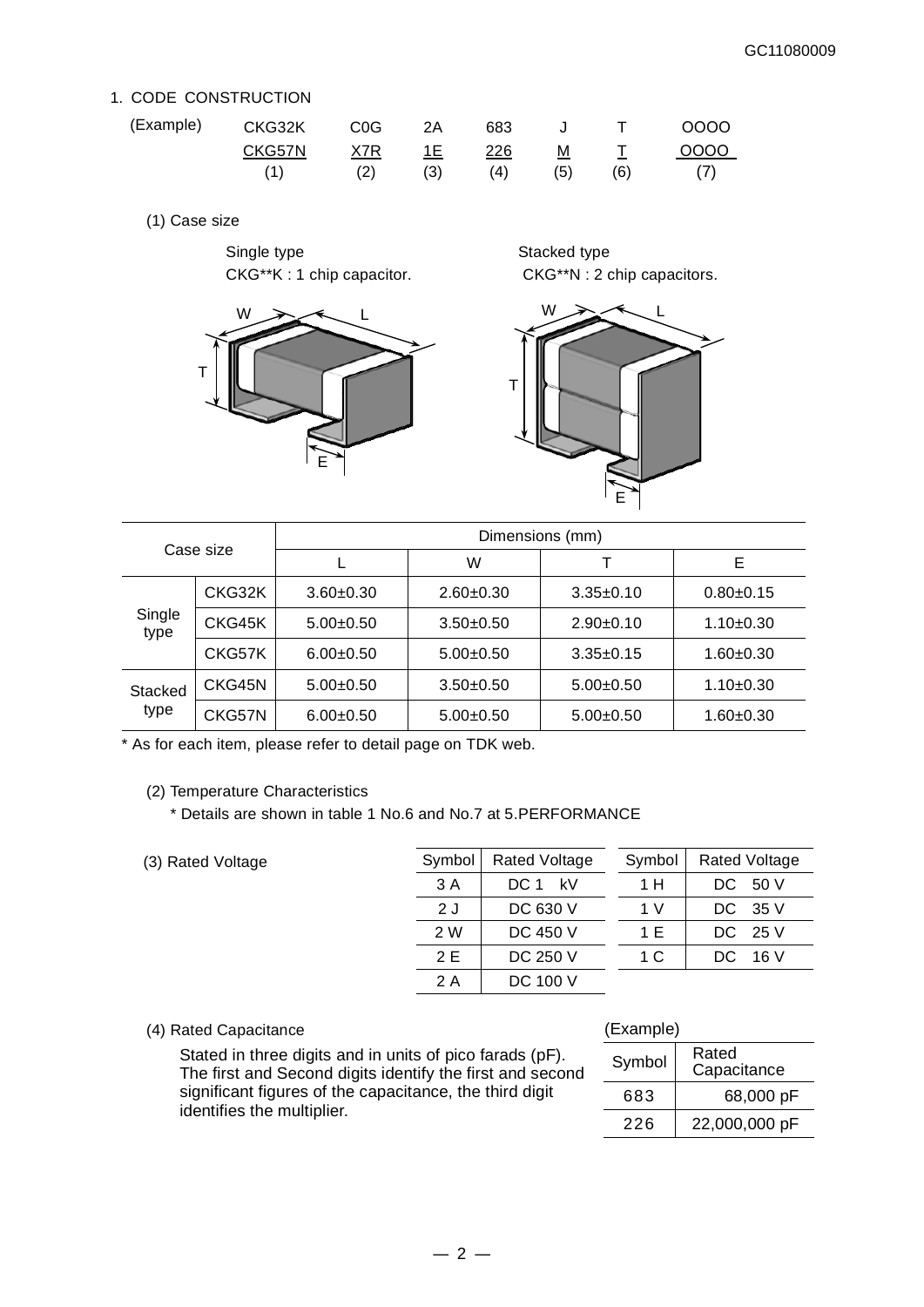## GC11080009

| (5) Capacitance tolerance |  |
|---------------------------|--|
|---------------------------|--|

 $*$  K ( $\pm$ 10%) tolerance is available only for CKG\*\*K single type (10μF and under).

Symbol Tolerance  $J \t\pm 5 \%$  $*K$   $\pm 10\%$ M  $\pm 20 \%$ 

| Symbol | Packaging |
|--------|-----------|
|        | Taping    |

(6) Packaging

(7) TDK internal code

## 2. OPERATING TEMPERATURE RANGE

| T.C.            | Min. operating<br>Temperature | Max. operating<br>Temperature | Reference<br>Temperature |
|-----------------|-------------------------------|-------------------------------|--------------------------|
| X5R<br>-55°C    |                               | $85^{\circ}$ C                | $25^{\circ}$ C           |
| C0G/X7R/X7S/X7T | -55°C                         | $125^{\circ}$ C               | $25^{\circ}$ C           |

## 3. STORING CONDITION AND TERM

| Storing temperature | Storing humidity | Storing term                     |  |  |
|---------------------|------------------|----------------------------------|--|--|
| $5 - 40^{\circ}$ C  | 20~70%RH         | Within 6 months<br>upon receipt. |  |  |

## 4. INDUSTRIAL WASTE DISPOSAL

Dispose this product as industrial waste in accordance with the Industrial Waste Law.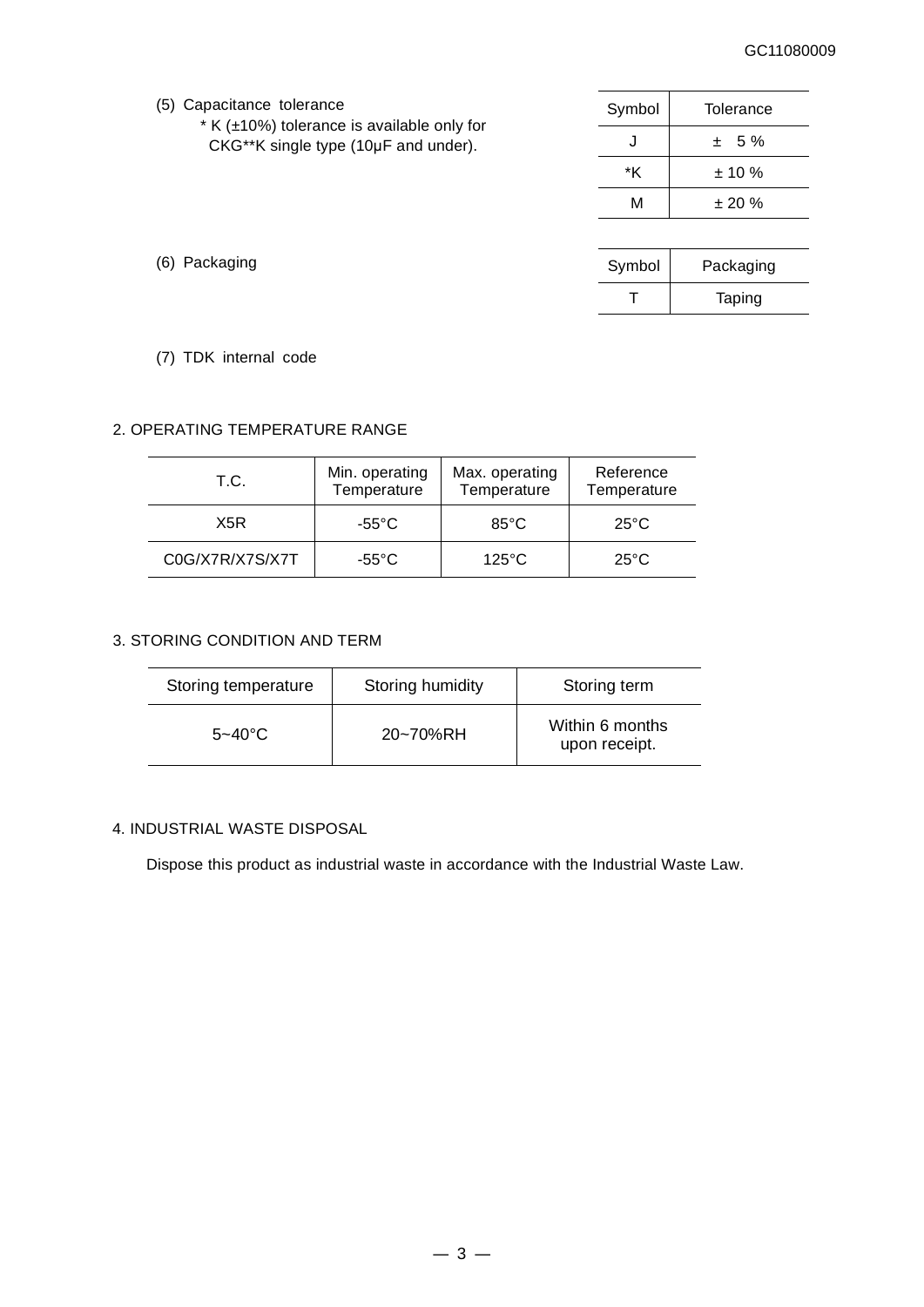## 5. PERFORMANCE

| No.            | Item                                       | Performance                                                                                                                          |                                                                                                                                                   |                                                                                                  | Test or inspection method                                                               |                            |                                            |
|----------------|--------------------------------------------|--------------------------------------------------------------------------------------------------------------------------------------|---------------------------------------------------------------------------------------------------------------------------------------------------|--------------------------------------------------------------------------------------------------|-----------------------------------------------------------------------------------------|----------------------------|--------------------------------------------|
| 1              | External<br>Appearance                     | No defects which may affect<br>performance.                                                                                          | Inspect with magnifying glass $(3x)$                                                                                                              |                                                                                                  |                                                                                         |                            |                                            |
| $\overline{2}$ | Insulation<br>Resistance                   | 10,000M $\Omega$ or 500M $\Omega$ -uF min.<br>whichever smaller.<br>(As for the capacitor of rated<br>voltage 16V DC, 100ΜΩ·μF min.) | Measuring voltage : Rated voltage<br>(As for the capacitor of rated voltage 1kV<br>and 630V DC, apply 500V DC.)<br>Voltage application time: 60s. |                                                                                                  |                                                                                         |                            |                                            |
| $\mathbf{3}$   | Voltage Proof                              | Withstand test voltage without<br>insulation breakdown or other                                                                      | Class                                                                                                                                             | Rated<br>Apply voltage<br>voltage(RV)                                                            |                                                                                         |                            |                                            |
|                |                                            | damage.                                                                                                                              |                                                                                                                                                   |                                                                                                  | $RV \leq 100V$                                                                          |                            | $3 \times$ rated voltage                   |
|                |                                            |                                                                                                                                      |                                                                                                                                                   |                                                                                                  | 100V <rv≦500v< td=""><td></td><td>1.5 <math>\times</math> rated voltage</td></rv≦500v<> |                            | 1.5 $\times$ rated voltage                 |
|                |                                            |                                                                                                                                      | 1                                                                                                                                                 |                                                                                                  | 500V <rv<1kv< td=""><td></td><td>1.3 <math>\times</math> rated voltage</td></rv<1kv<>   |                            | 1.3 $\times$ rated voltage                 |
|                |                                            |                                                                                                                                      |                                                                                                                                                   |                                                                                                  | 1kV                                                                                     |                            | 1.2 $\times$ rated voltage                 |
|                |                                            |                                                                                                                                      |                                                                                                                                                   | $RV \leq 100V$<br>100V <rv≦500v< td=""><td><math>2.5 \times</math> rated voltage</td></rv≦500v<> |                                                                                         | $2.5 \times$ rated voltage |                                            |
|                |                                            |                                                                                                                                      | 2                                                                                                                                                 |                                                                                                  |                                                                                         |                            | 1.5 $\times$ rated voltage                 |
|                |                                            |                                                                                                                                      |                                                                                                                                                   |                                                                                                  | 500V <rv< td=""><td colspan="2">1.3 <math>\times</math> rated voltage</td></rv<>        | 1.3 $\times$ rated voltage |                                            |
|                |                                            |                                                                                                                                      |                                                                                                                                                   |                                                                                                  | Voltage application time : 1s.                                                          |                            | Charge / discharge current : 50mA or lower |
| 4              | Capacitance                                | Within the specified tolerance.                                                                                                      | 《Class1》                                                                                                                                          |                                                                                                  |                                                                                         |                            |                                            |
|                |                                            |                                                                                                                                      |                                                                                                                                                   | Capacitance                                                                                      | Measuring<br>frequency                                                                  |                            | Measuring<br>voltage                       |
|                |                                            |                                                                                                                                      |                                                                                                                                                   | 1000pF                                                                                           | 1MHz±10%                                                                                |                            | $0.5 - 5$ Vms.                             |
|                |                                            |                                                                                                                                      |                                                                                                                                                   | Over 1000pF                                                                                      | 1kHz±10%                                                                                |                            |                                            |
|                |                                            |                                                                                                                                      | 《Class2》                                                                                                                                          |                                                                                                  |                                                                                         |                            |                                            |
|                |                                            |                                                                                                                                      |                                                                                                                                                   | Measuring<br>Capacitance<br>frequency                                                            |                                                                                         |                            | Measuring<br>voltage                       |
|                |                                            |                                                                                                                                      | 10uF and<br>under                                                                                                                                 |                                                                                                  | 1kHz±10%                                                                                |                            | 1.0±0.2Vms.                                |
|                |                                            |                                                                                                                                      |                                                                                                                                                   | Over 10uF                                                                                        | 120Hz±20%                                                                               |                            | $0.5\pm0.2$ Vms.                           |
| 5              | Q<br>(Class1)<br><b>Dissipation Factor</b> | Please refer to detail page on TDK<br>web.                                                                                           | See No.4 in this table for measuring<br>condition.                                                                                                |                                                                                                  |                                                                                         |                            |                                            |
|                | (Class2)                                   |                                                                                                                                      |                                                                                                                                                   |                                                                                                  |                                                                                         |                            |                                            |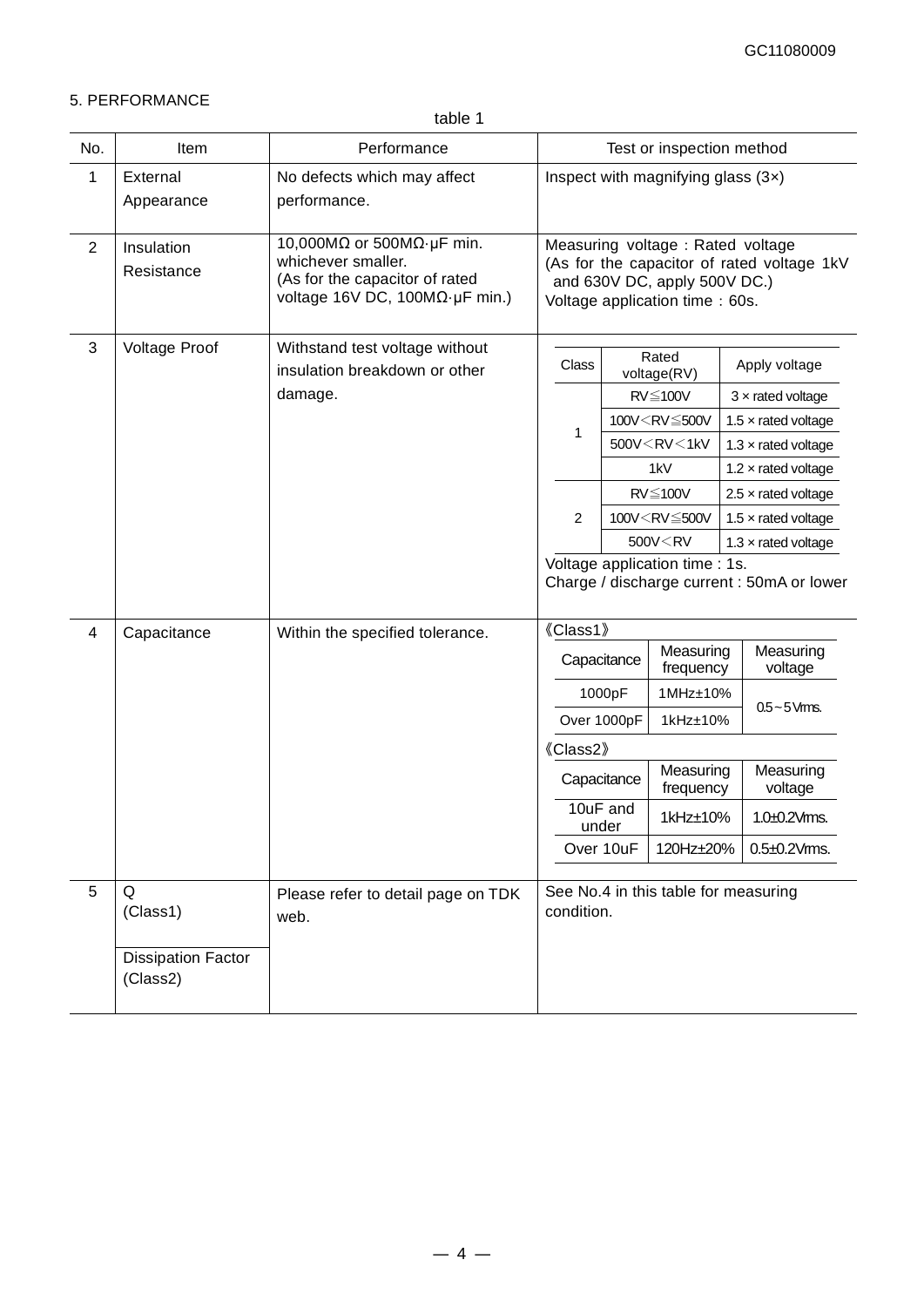(continued)

| No.                 |                                                                                                      | Item                   |                                                                                                                                                                                                                  |  | Performance                                                               |                                                                                                                                                                                                                                                                                                                                                                                                                                                                                                                                                                                                                                                                                                                                                                                                 | Test or inspection method |                                                                                                                                                                  |  |
|---------------------|------------------------------------------------------------------------------------------------------|------------------------|------------------------------------------------------------------------------------------------------------------------------------------------------------------------------------------------------------------|--|---------------------------------------------------------------------------|-------------------------------------------------------------------------------------------------------------------------------------------------------------------------------------------------------------------------------------------------------------------------------------------------------------------------------------------------------------------------------------------------------------------------------------------------------------------------------------------------------------------------------------------------------------------------------------------------------------------------------------------------------------------------------------------------------------------------------------------------------------------------------------------------|---------------------------|------------------------------------------------------------------------------------------------------------------------------------------------------------------|--|
| 6                   | Temperature<br>Characteristics<br>of Capacitance<br>(Class1)                                         |                        | T.C.<br>C <sub>0</sub> G<br>Capacitance<br>drift                                                                                                                                                                 |  | <b>Temperature Coefficient</b><br>(ppm/°C)<br>0 ± 30<br>Within $\pm$ 0.2% |                                                                                                                                                                                                                                                                                                                                                                                                                                                                                                                                                                                                                                                                                                                                                                                                 |                           | Temperature coefficient shall be<br>calculated based on values at 25°C<br>and 85°C temperature.<br>Measuring temperature below 25°C<br>shall be -10°C and -25°C. |  |
| $\overline{7}$<br>8 | Temperature<br>Characteristics<br>of Capacitance<br>(Class2)<br>Robustness of<br><b>Terminations</b> |                        | Capacitance Change (%)<br>No voltage applied<br>X5R:<br>±15<br>X7R:<br>±15<br>X7S:<br>±22<br>$+22$<br>$X7T$ :<br>$-33$<br>No sign of termination coming off,<br>breakage of ceramic, or other<br>abnormal signs. |  |                                                                           | Capacitance shall be measured by the<br>steps shown in the following table after<br>thermal equilibrium is obtained for each<br>step.<br>∆C be calculated ref. STEP3 reading<br>Step<br>Temperature(°C)<br>Reference temp. $\pm 2$<br>1<br>$\overline{2}$<br>Min. operating temp. $\pm 2$<br>3<br>Reference temp. $\pm 2$<br>4<br>Max. operating temp. $\pm 2$<br>As for Min./ Max. operating temp. and<br>Reference temp., please refer to<br>"2.OPERATING TEMPERATURE<br>RANGE".<br>As for measuring voltage, please contact<br>with our sales representative.<br>Reflow solder the capacitors on a<br>P.C.Board shown in Appendix2.<br>Apply a pushing force gradually at the<br>center of a specimen in a horizontal<br>direction of P.C.board.<br>Pushing force: 5N<br>Holding time: 10±1s |                           |                                                                                                                                                                  |  |
| 9                   | Bending                                                                                              | External<br>appearance | No mechanical damage.                                                                                                                                                                                            |  |                                                                           |                                                                                                                                                                                                                                                                                                                                                                                                                                                                                                                                                                                                                                                                                                                                                                                                 |                           | P.C.Board<br>Capacitor<br>Reflow solder the capacitors on<br>a P.C.Board shown in Appendix1 and<br>bend it for 1mm.<br>F<br>R230<br>45<br>45<br>(Unit : mm)      |  |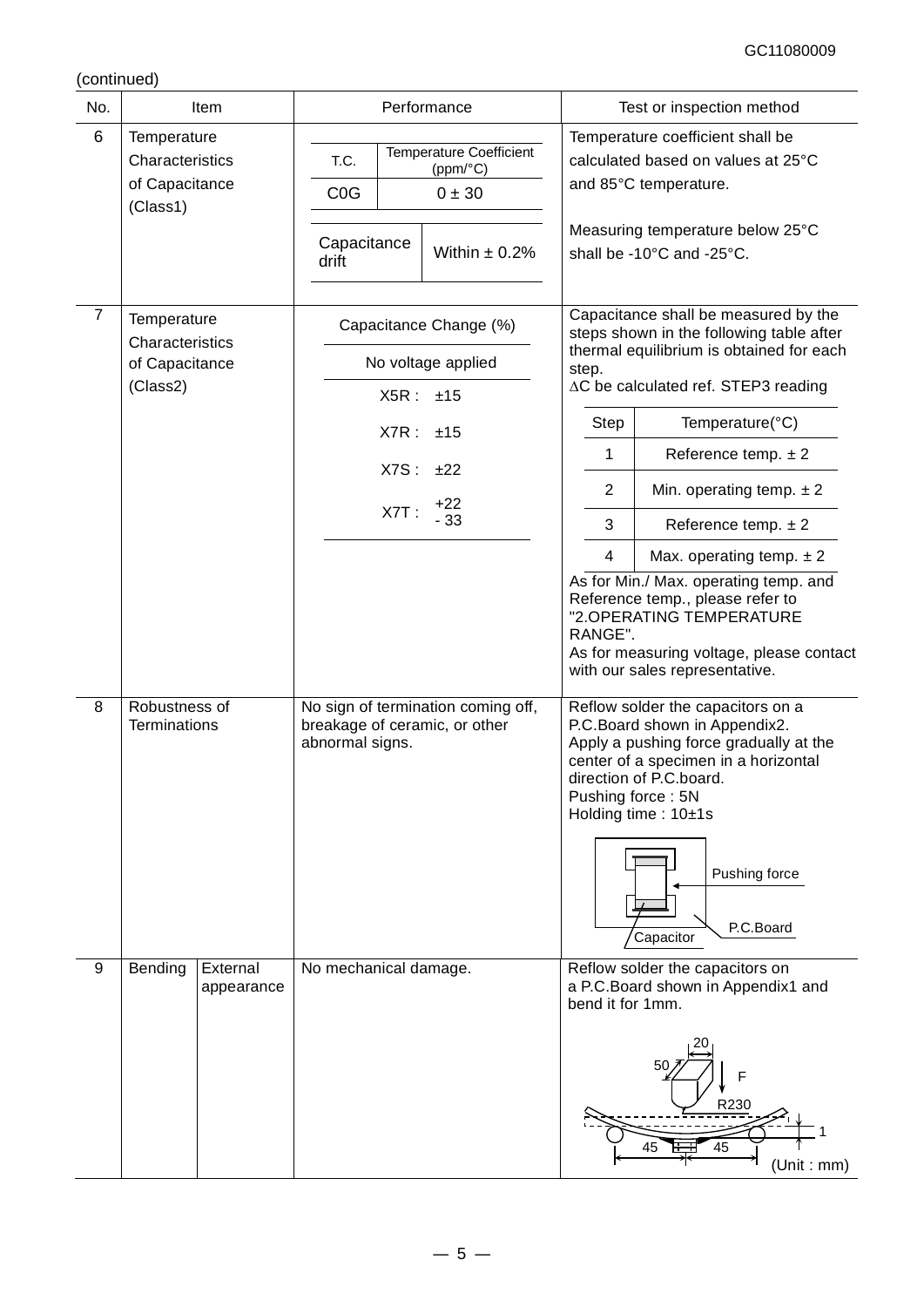| No. |                      | Item                                                                       | Performance                                                                                                                                                                                                                                                                                     |                                              |                                                         |                                                                                                           | Test or inspection method                                                                                                                                                                                                         |  |  |
|-----|----------------------|----------------------------------------------------------------------------|-------------------------------------------------------------------------------------------------------------------------------------------------------------------------------------------------------------------------------------------------------------------------------------------------|----------------------------------------------|---------------------------------------------------------|-----------------------------------------------------------------------------------------------------------|-----------------------------------------------------------------------------------------------------------------------------------------------------------------------------------------------------------------------------------|--|--|
| 10  | Solderability        |                                                                            | Both end faces and the contact<br>areas shall be covered with a<br>smooth and bright solder coating<br>with no more than a small amount<br>of scattered imperfections such as<br>pinholes or un-wetted or de-<br>wetted areas.<br>These imperfections shall not be<br>concentrated in one area. |                                              |                                                         |                                                                                                           | Solder: Sn-3.0Ag-0.5Cu<br>Reflow solder the capacitor on a<br>P.C. Board shown in Appendix2.<br>Please refer to No.5 Soldering in<br>10.CAUTION for soldering condition.                                                          |  |  |
| 11  | Vibration            | External<br>appearance<br>Capacitance<br>Q<br>(Class1)<br>D.F.<br>(Class2) | No mechanical damage.<br>Characteristics<br>Class1<br>Class <sub>2</sub><br>Meet the initial spec.<br>Meet the initial spec.                                                                                                                                                                    | COG<br>X <sub>5</sub> R<br>X7R<br>X7S<br>X7T | Change from the<br>value before test<br>± 2.5%<br>±7.5% | testing.                                                                                                  | Frequency: 10~55~10Hz<br>Reciprocating sweep time: 1 min.<br>Amplitude: 1.5mm<br>Repeat this for 2h each in 3 perpendicular<br>directions(Total 6h).<br>Reflow solder the capacitors on a<br>P.C. Board shown in Appendix2 before |  |  |
| 12  | Temperature<br>cycle | External<br>appearance                                                     | No mechanical damage.                                                                                                                                                                                                                                                                           |                                              |                                                         | Expose the capacitors in the condition<br>step1 through step 4 listed in the                              |                                                                                                                                                                                                                                   |  |  |
|     |                      | Capacitance                                                                |                                                                                                                                                                                                                                                                                                 |                                              |                                                         |                                                                                                           | following table.                                                                                                                                                                                                                  |  |  |
|     |                      |                                                                            |                                                                                                                                                                                                                                                                                                 | Change from the<br>Characteristics           |                                                         |                                                                                                           | Temp. cycle: 100 cycles                                                                                                                                                                                                           |  |  |
|     |                      |                                                                            | Class1                                                                                                                                                                                                                                                                                          | C <sub>0</sub> G                             | value before test                                       | Step                                                                                                      | Time (min.)<br>Temperature(°C)                                                                                                                                                                                                    |  |  |
|     |                      |                                                                            |                                                                                                                                                                                                                                                                                                 | X <sub>5</sub> R                             | Please contact                                          | 1                                                                                                         | Min. operating<br>$30 \pm 3$<br>temp. $±3$                                                                                                                                                                                        |  |  |
|     |                      |                                                                            | Class <sub>2</sub>                                                                                                                                                                                                                                                                              | X7R<br>X7S                                   | with our sales<br>representative.                       | 2                                                                                                         | Ambient Temp.<br>$2 - 5$                                                                                                                                                                                                          |  |  |
|     |                      |                                                                            |                                                                                                                                                                                                                                                                                                 | X7T                                          |                                                         | 3                                                                                                         | Max. operating<br>$30 \pm 2$<br>temp. $±2$                                                                                                                                                                                        |  |  |
|     |                      | Q<br>(Class1)                                                              | Meet the initial spec.                                                                                                                                                                                                                                                                          |                                              |                                                         | 4                                                                                                         | Ambient Temp.<br>$2 - 5$                                                                                                                                                                                                          |  |  |
|     |                      | D.F.<br>(Class2)                                                           | Meet the initial spec.                                                                                                                                                                                                                                                                          |                                              |                                                         |                                                                                                           | As for Min./Max operating temp., please<br>refer to "2. OPERATING TEMPERATURE<br>RANGE"                                                                                                                                           |  |  |
|     |                      | Insulation<br>Resistance                                                   | Meet the initial spec.<br>No insulation breakdown or<br>other damage.                                                                                                                                                                                                                           |                                              |                                                         | Leave the capacitors in ambient<br>condition for<br>Class 1: 6~24h<br>Class 2 : 24±2h before measurement. |                                                                                                                                                                                                                                   |  |  |
|     | Voltage<br>proof     |                                                                            |                                                                                                                                                                                                                                                                                                 |                                              |                                                         | Reflow solder the capacitors on a<br>P.C. Board shown in Appendix2 before<br>testing.                     |                                                                                                                                                                                                                                   |  |  |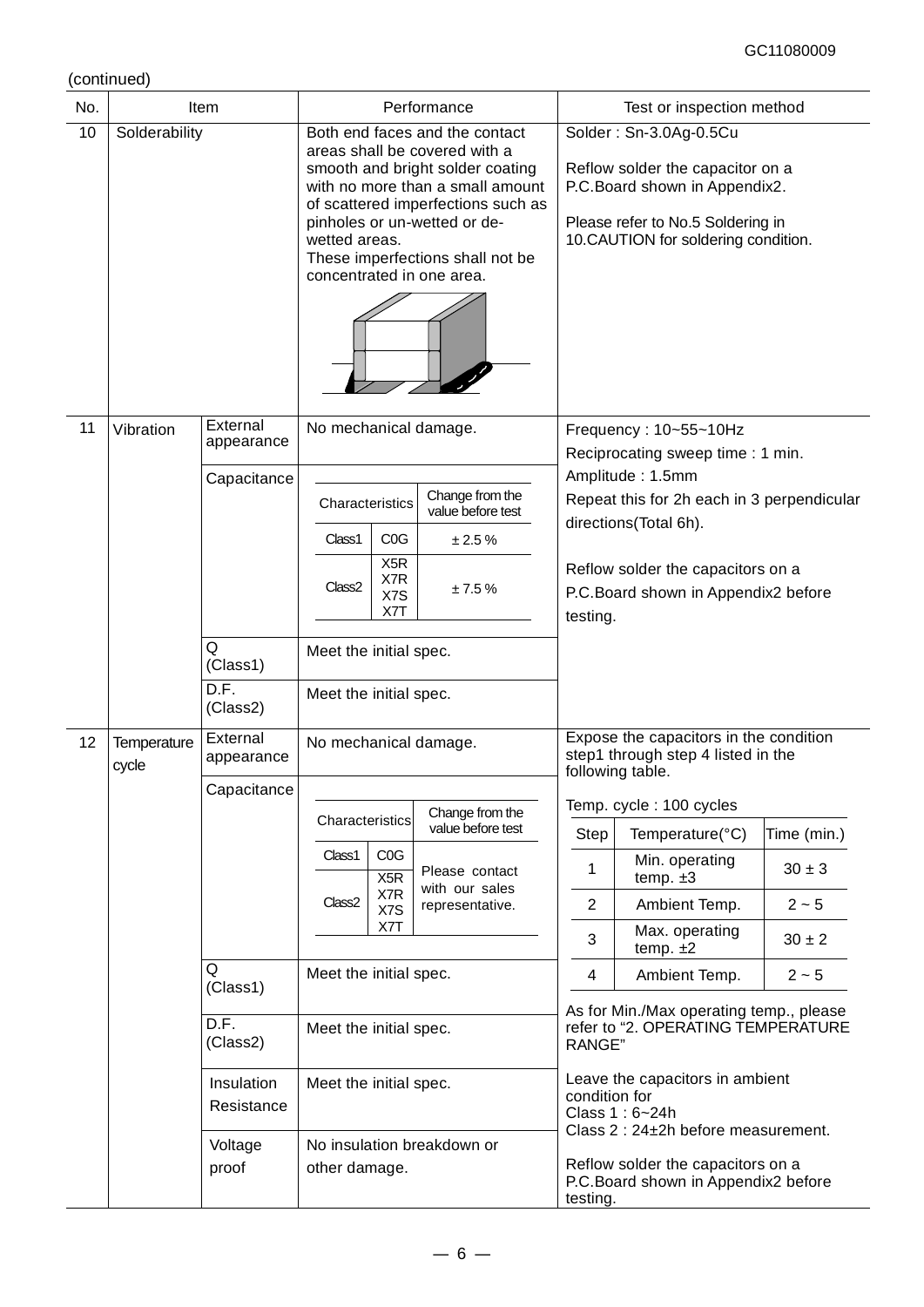(continued)

| No. | Item                   |                               | Performance           |                                |                                                                                                                                     | Test or inspection method                                                                                                                                                                                                                                                              |
|-----|------------------------|-------------------------------|-----------------------|--------------------------------|-------------------------------------------------------------------------------------------------------------------------------------|----------------------------------------------------------------------------------------------------------------------------------------------------------------------------------------------------------------------------------------------------------------------------------------|
| 13  | Moisture<br>Resistance | External<br>appearance        | No mechanical damage. |                                |                                                                                                                                     | Test temp.: $40\pm2^{\circ}C$<br>Test humidity: 90~95%RH<br>Applied voltage: Rated voltage                                                                                                                                                                                             |
|     |                        | Capacitance                   |                       |                                |                                                                                                                                     | Test time: 500 +24,0h                                                                                                                                                                                                                                                                  |
|     |                        |                               | Characteristics       |                                | Change from the<br>value before test                                                                                                | Charge/discharge current: 50mA or lower<br>Leave the capacitors in ambient                                                                                                                                                                                                             |
|     |                        |                               | Class1                | C <sub>0</sub> G               |                                                                                                                                     | condition for                                                                                                                                                                                                                                                                          |
|     |                        |                               | Class <sub>2</sub>    | X <sub>5</sub> R<br>X7R<br>X7S | Please contact<br>with our sales<br>representative.                                                                                 | Class 1: 6~24h<br>Class 2: 24±2h before measurement.                                                                                                                                                                                                                                   |
|     |                        |                               |                       | X7T                            |                                                                                                                                     | Reflow solder the capacitors on a<br>P.C. Board shown in Appendix2 before                                                                                                                                                                                                              |
|     |                        | Q                             | 200 min.              |                                |                                                                                                                                     | testing.                                                                                                                                                                                                                                                                               |
|     |                        | (Class1)                      |                       |                                |                                                                                                                                     | Initial value setting (only for class 2)                                                                                                                                                                                                                                               |
|     |                        | $\overline{D.F.}$<br>(Class2) |                       |                                | 200% of initial spec. max.                                                                                                          | Voltage conditioning 《After voltage treat<br>the capacitors under testing temperature<br>and voltage for 1 hour, $\mathcal{Y}$ leave the                                                                                                                                               |
|     |                        | Insulation<br>Resistance      | whichever smaller.    |                                | 500M $\Omega$ or 25M $\Omega \cdot \mu$ F min.<br>(As for the capacitor of rated<br>voltage 16V DC, $5M\Omega \cdot \mu F$ min.)    | capacitors in ambient condition for 24±2h<br>before measurement.<br>Use this measurement for initial value.                                                                                                                                                                            |
| 14  | Life                   | External<br>appearance        | No mechanical damage. |                                |                                                                                                                                     | Test temp.: Maximum operating<br>temperature±2°C                                                                                                                                                                                                                                       |
|     |                        | Capacitance                   |                       |                                |                                                                                                                                     | Applied voltage : Please contact with our<br>sales representative.                                                                                                                                                                                                                     |
|     |                        |                               | Characteristics       |                                | Change from the<br>value before test                                                                                                | Test time: 1,000 +48,0h                                                                                                                                                                                                                                                                |
|     |                        |                               | Class1                | C <sub>0</sub> G               | Please contact                                                                                                                      | Charge/discharge current: 50mA or lower                                                                                                                                                                                                                                                |
|     |                        |                               |                       | X5R<br>X7R                     | with our sales                                                                                                                      | Leave the capacitors in ambient                                                                                                                                                                                                                                                        |
|     |                        |                               | Class <sub>2</sub>    | X7S<br>X7T                     | representative.                                                                                                                     | condition for<br>Class 1:6~24h                                                                                                                                                                                                                                                         |
|     |                        |                               |                       |                                |                                                                                                                                     | Class 2 : 24±2h before measurement.                                                                                                                                                                                                                                                    |
|     |                        | Q<br>(Class1)                 | 350 min.              |                                |                                                                                                                                     |                                                                                                                                                                                                                                                                                        |
|     |                        |                               |                       |                                |                                                                                                                                     | Reflow solder the capacitors on a<br>P.C. Board shown in Appendix2 before                                                                                                                                                                                                              |
|     |                        | D.F.<br>(Class2)              |                       |                                | 200% of initial spec. max.                                                                                                          | testing.                                                                                                                                                                                                                                                                               |
|     |                        | Insulation<br>Resistance      | whichever smaller.    |                                | 1,000M $\Omega$ or 50M $\Omega \cdot \mu$ F min.<br>(As for the capacitor of rated<br>voltage 16V DC, $10M\Omega \cdot \mu F$ min.) | Initial value setting (only for class 2)<br>Voltage conditioning 《After voltage treat<br>the capacitors under testing temperature<br>and voltage for 1 hour,) leave the<br>capacitors in ambient condition for 24±2h<br>before measurement.<br>Use this measurement for initial value. |

\*As for the initial measurement of capacitors (Class2) on number 7, 11 and 12, leave capacitors at 150 0,-10°C for 1 hour and measure the value after leaving capacitors for 24±2h in ambient condition.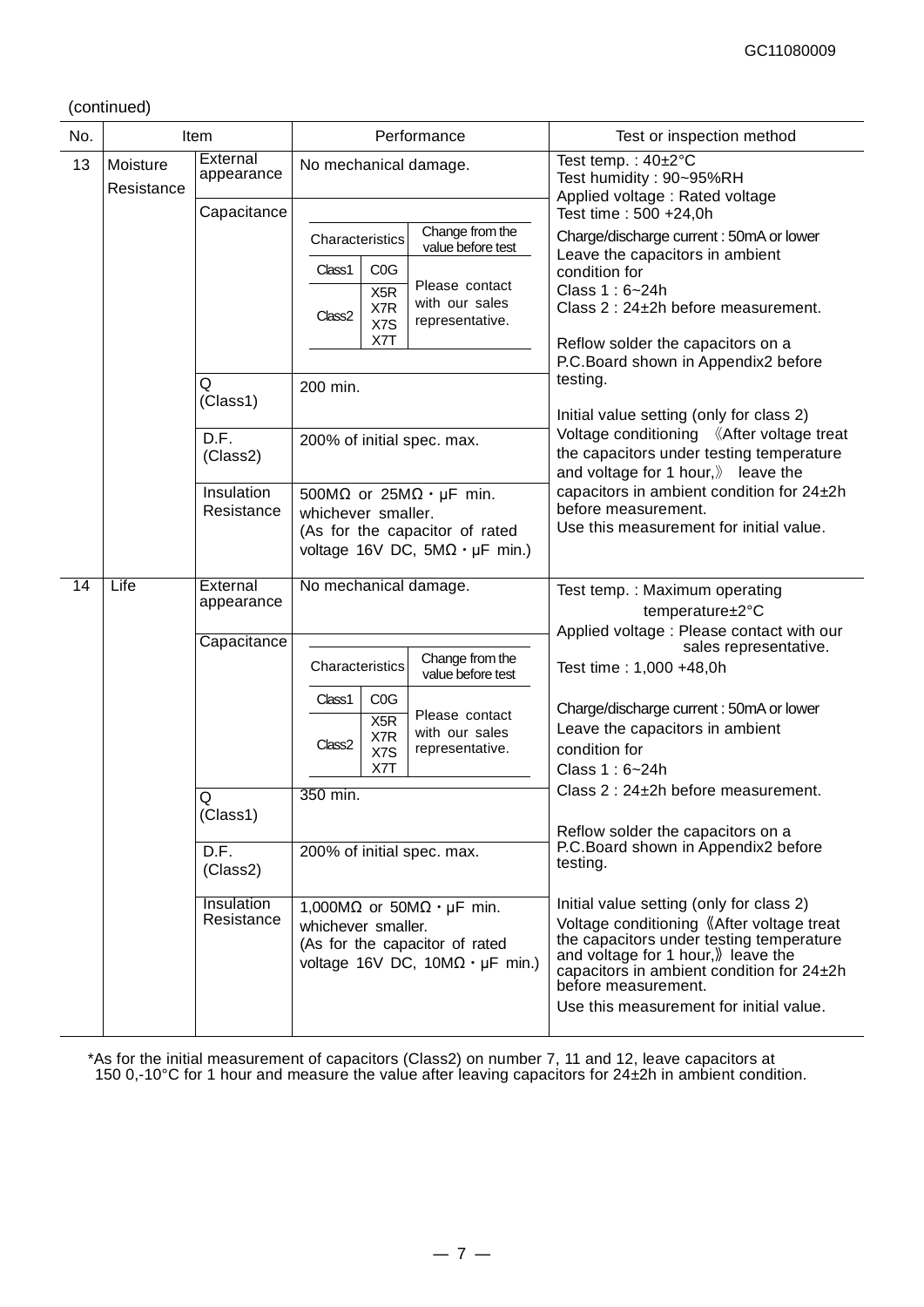

|                     |     |     | (Unit : mm) |
|---------------------|-----|-----|-------------|
| Symbol<br>Case size | a   | b   | с           |
| CKG32K              | 2.2 | 5.0 | 2.9         |
| CKG45K              | 3.5 | 6.1 | 2.9         |
| CKG57K              | 4.1 | 7.6 | 4.7         |
| CKG45N              | 3.5 | 6.1 | 2.9         |
| CKG57N              | 4.1 | 7.6 | 4.7         |

- 1. Material : Glass Epoxy(As per JIS C6484 GE4)
- 2. Thickness : 1.6mm



Copper(Thickness:0.035mm) Solder resist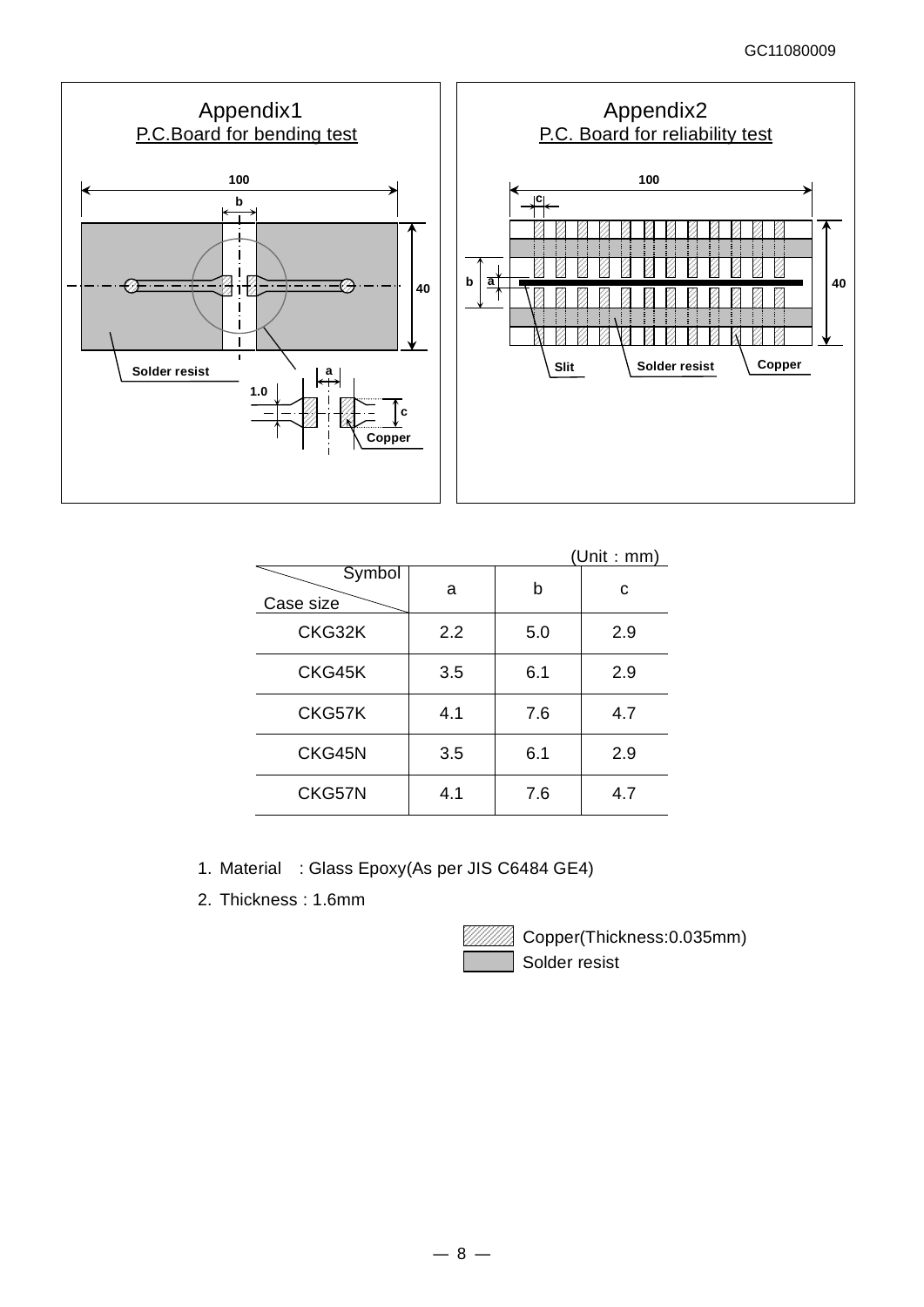# **6. INSIDE STRUCTURE AND MATERIAL**









| No.            | <b>NAME</b>       | <b>MATERIAL</b>    |                    |  |  |
|----------------|-------------------|--------------------|--------------------|--|--|
|                |                   | Class1             | Class <sub>2</sub> |  |  |
| 1              | <b>Dielectric</b> | CaZrO <sub>3</sub> | BaTiO <sub>3</sub> |  |  |
| $\overline{2}$ | Electrode         | Nickel (Ni)        |                    |  |  |
| 3              |                   | Copper (Cu)        |                    |  |  |
| 4              | Termination       | Nickel (Ni)        |                    |  |  |
| 5              |                   | Tin (Sn)           |                    |  |  |
| 6              | Metal cap joint   | High temp solder   |                    |  |  |
| 7              | Metal cap         | 42 Alloy           |                    |  |  |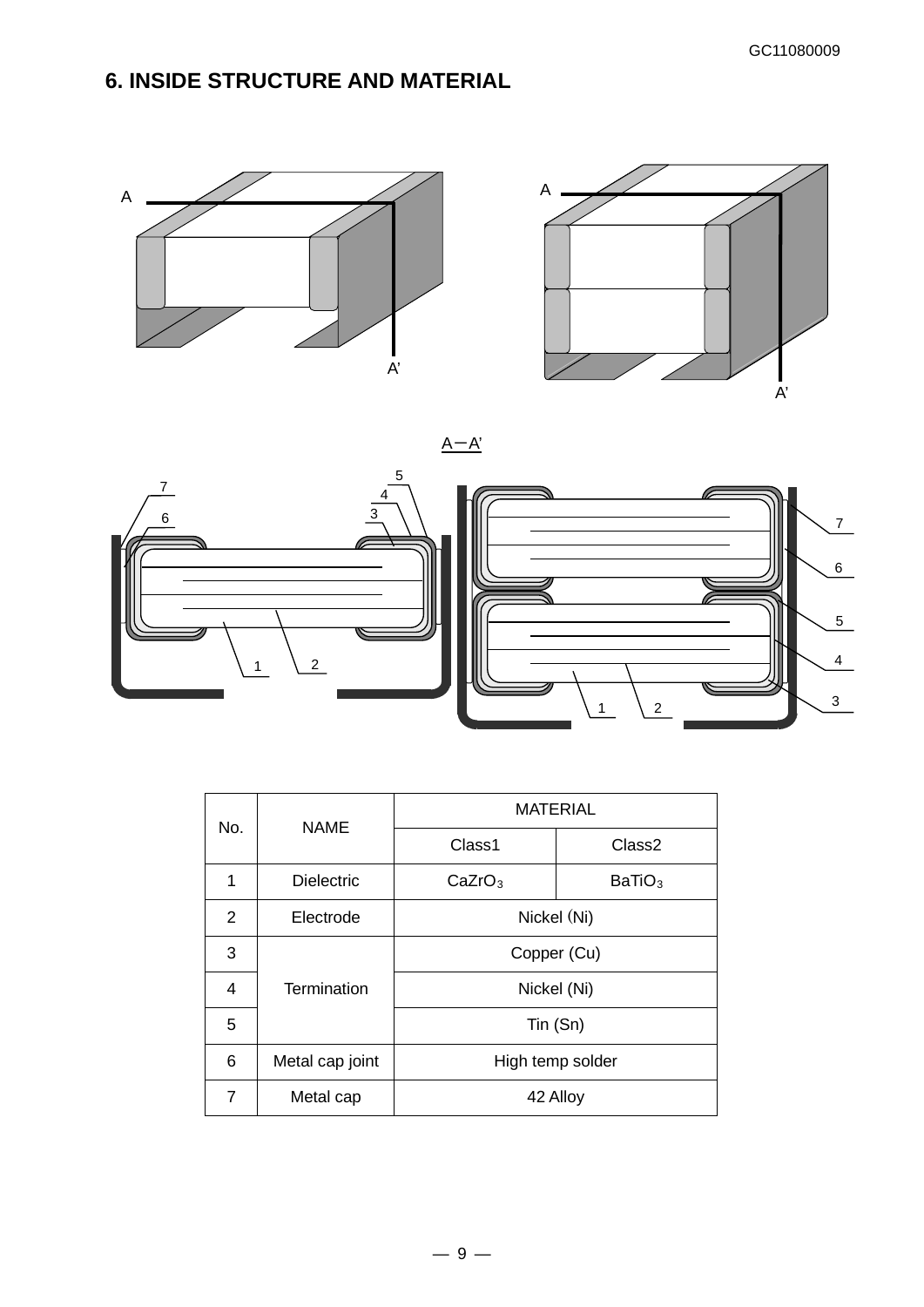# **7. PACKAGING**

Packaging shall be done to protect the components from the damage during transportation and storing, and a label which has the following information shall be attached. Tape packaging is as per 11. TAPE PACKAGING SPECIFICATION.

1) Inspection No.\* 2) TDK P/N 3) Customer's P/N 4) Quantity \*Composition of Inspection No. Example A 2 A – 23 – 001

- (a) (b) (c) (d) (e)
- (a) Line code
- (b) Last digit of the year
- (c) Month and A for January and B for February and so on. (Skip I)
- (d) Inspection Date of the month.
- (e) Serial No. of the day

\*Composition of new Inspection No. (Implemented on and after May 1, 2019 in sequence)



- (a) Prefix
- (b) Line code
- (c) Last digit of the year
- (d) Month and A for January and B for February and so on. (Skip I)
- (e) Inspection Date of the month.
- (f) Serial No. of the day(00  $\sim$  ZZ)
- (g) Suffix(00  $\sim$  ZZ)

\*It was shifted to the new inspection No. on and after May 2019,

but the implementation timing may be different depending on shipment bases.

Until the shift is completed, either current or new composition of inspection No. will be applied.

## **8. RECOMMENDATION**

It is recommended to provide a slit (about 1mm wide) in the board under the components to improve washing Flux.

And please make sure to dry detergent up completely before.

## **9. SOLDERING CONDITION**

Reflow soldering only.

Metal cap is jointed by high temp solder, however the solder temperature must be less than 250°C to avoid melting the solder.

Please refer to No.5 Soldering in 10.CAUTION for recommended soldering condition.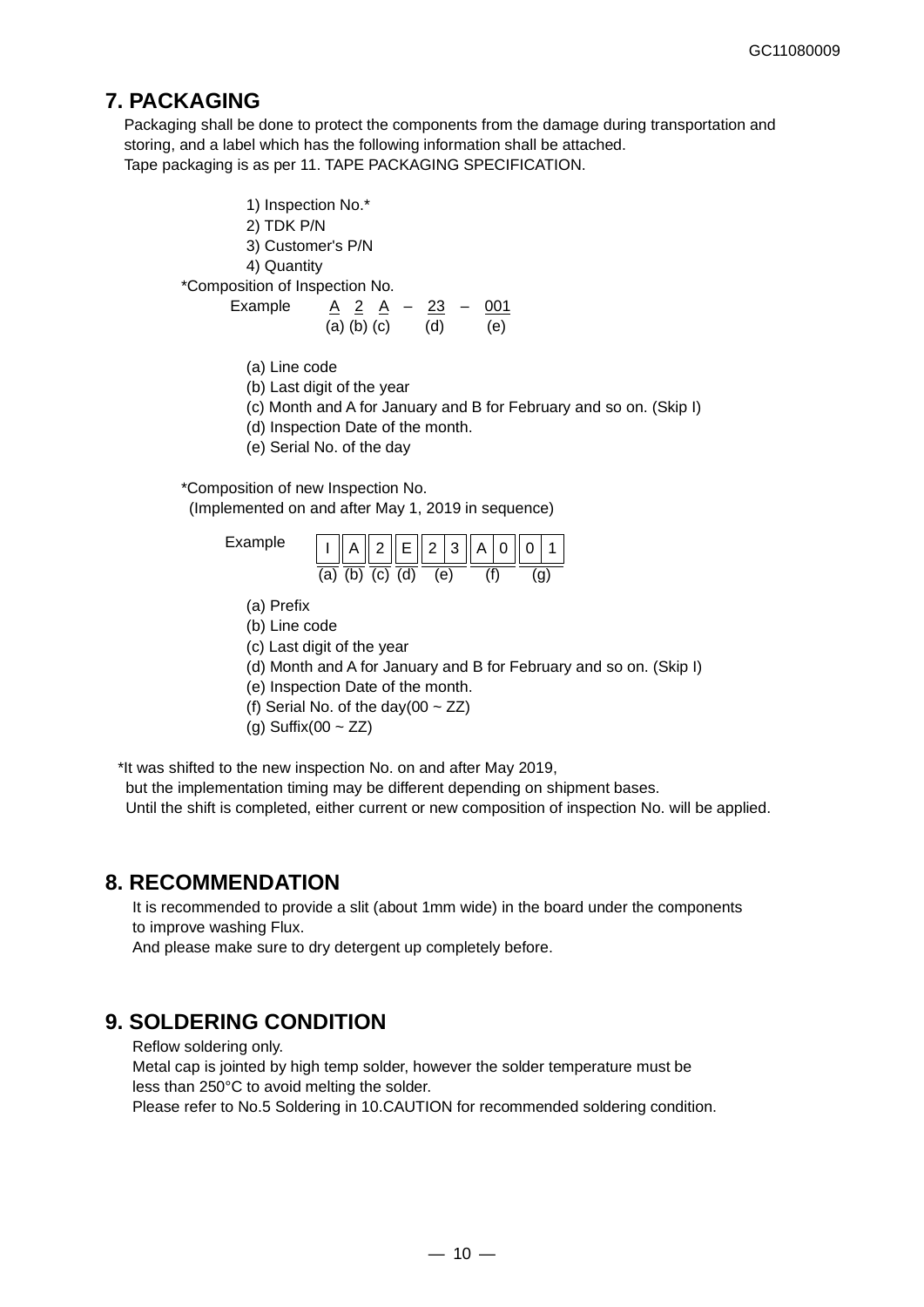# **10. CAUTION**

| No.            | Process                                                    | Condition                                                                                                                                                                                                                                                                                                                                                                                                                                                                                                                                                                                                                                                                                                                                                                                                                                                                                                                                                                                                                                       |
|----------------|------------------------------------------------------------|-------------------------------------------------------------------------------------------------------------------------------------------------------------------------------------------------------------------------------------------------------------------------------------------------------------------------------------------------------------------------------------------------------------------------------------------------------------------------------------------------------------------------------------------------------------------------------------------------------------------------------------------------------------------------------------------------------------------------------------------------------------------------------------------------------------------------------------------------------------------------------------------------------------------------------------------------------------------------------------------------------------------------------------------------|
| 1              | Operating<br>Condition<br>(Storage, Use<br>Transportation) | 1-1. Storage, Use<br>The capacitors must be stored in an ambient temperature of 5 to 40°C with a<br>relative humidity of 20 to 70%RH. JIS C 60721-3-1 Class 1K2 should be followed<br>for the other climatic conditions.                                                                                                                                                                                                                                                                                                                                                                                                                                                                                                                                                                                                                                                                                                                                                                                                                        |
|                |                                                            | 1) High temperature and humidity environment may affect a capacitor's solder ability<br>because it accelerates terminal oxidization. They also deteriorate performance of<br>taping and packaging. Therefore, SMD capacitors shall be used within 6 months.<br>For capacitors with terminal electrodes consisting of silver or silver-palladium<br>which tend to become oxidized or sulfurized, use as soon as possible, such as<br>within one month after opening the bag.                                                                                                                                                                                                                                                                                                                                                                                                                                                                                                                                                                     |
|                |                                                            | 2) When capacitors are stored for a period longer than specified, confirm the<br>solderability of the capacitors prior to use.<br>During storage, keep the minimum packaging unit in its original packaging without<br>opening it.<br>Do not deviate from the above temperature and humidity conditions even for a<br>short term.                                                                                                                                                                                                                                                                                                                                                                                                                                                                                                                                                                                                                                                                                                               |
|                |                                                            | 3) Corrosive gasses in the air or atmosphere may result in deterioration of the<br>reliability, such as poor solderability of the terminal electrodes. Do not store<br>capacitors where they will be exposed to corrosive gas (e.g., hydrogen sulfide,<br>sulfur dioxide, chlorine ammonia etc.)                                                                                                                                                                                                                                                                                                                                                                                                                                                                                                                                                                                                                                                                                                                                                |
|                |                                                            | 4) Solderability and electrical performance may deteriorate due to photochemical<br>change in the terminal electrode if stored in direct sunlight, or due to<br>condensation from rapid changes in humidity.<br>The capacitors especially which use resin material must be operated and stored<br>in an environment free of dew condensation, as moisture absorption due to<br>condensation may affect the performance.                                                                                                                                                                                                                                                                                                                                                                                                                                                                                                                                                                                                                         |
|                |                                                            | 5) Refer to JIS C 60721-3-1, class 1K2 for other climate conditions.                                                                                                                                                                                                                                                                                                                                                                                                                                                                                                                                                                                                                                                                                                                                                                                                                                                                                                                                                                            |
|                |                                                            | 1-2. Handling in transportation<br>1) In case of the transportation of the capacitors, the performance of the capacitors<br>may be deteriorated depending on the transportation condition.<br>(Refer to JEITA RCR-2335C 9.2 Handling in transportation)                                                                                                                                                                                                                                                                                                                                                                                                                                                                                                                                                                                                                                                                                                                                                                                         |
| $\overline{2}$ | Circuit design<br>/ Caution                                | 2-1. Operating temperature<br>Operating temperature should be followed strictly within this specification,<br>especially be careful with maximum temperature.                                                                                                                                                                                                                                                                                                                                                                                                                                                                                                                                                                                                                                                                                                                                                                                                                                                                                   |
|                |                                                            | 1) Upper category temperature (maximum operating temperature) is specified.<br>It is necessary to select a capacitor whose rated temperature us higher than the<br>operating temperature. Also, it is necessary to consider the temperature<br>distribution in the equipment and seasonal temperature variation.                                                                                                                                                                                                                                                                                                                                                                                                                                                                                                                                                                                                                                                                                                                                |
|                |                                                            | 2) Surface temperature including self heating should be below maximum operating<br>temperature.<br>Due to dielectric loss, capacitors will heat itself when AC is applied due to ESR.<br>Especially at high frequencies, please be careful that the heat might be so<br>extreme.                                                                                                                                                                                                                                                                                                                                                                                                                                                                                                                                                                                                                                                                                                                                                                |
|                |                                                            | Also, even if the surface temperature of the capacitor includes self-heating and is<br>the maximum operating temperature or lower, excessive heating of the capacitor<br>due to self-heating may cause deterioration of the characteristics and reliability of<br>the capacitor.<br>The self-heating temperature rise of the capacitor changes depending on the<br>difference in heat radiation due to the mounting method to the device, the<br>ambient temperature, the cooling method of the device, etc.<br>The self-heating temperature rise of the capacitor in a natural convection<br>environment at an ambient temperature of 25°C shall be below 20°C.<br>When using in a high-frequency circuit or a circuit in which a capacitor generates<br>heat, such as when a high-frequency ripple current flows, pay attention to the<br>above precautions. (Note that accurate measurement may not be possible with<br>self-heating measurement when the equipment applies cooling other than natural<br>convection such as a cooling fan.) |
|                |                                                            | 3) The electrical characteristics of the capacitors will vary depending on the<br>temperature. The capacitors should be selected and designed in taking the<br>temperature into consideration.                                                                                                                                                                                                                                                                                                                                                                                                                                                                                                                                                                                                                                                                                                                                                                                                                                                  |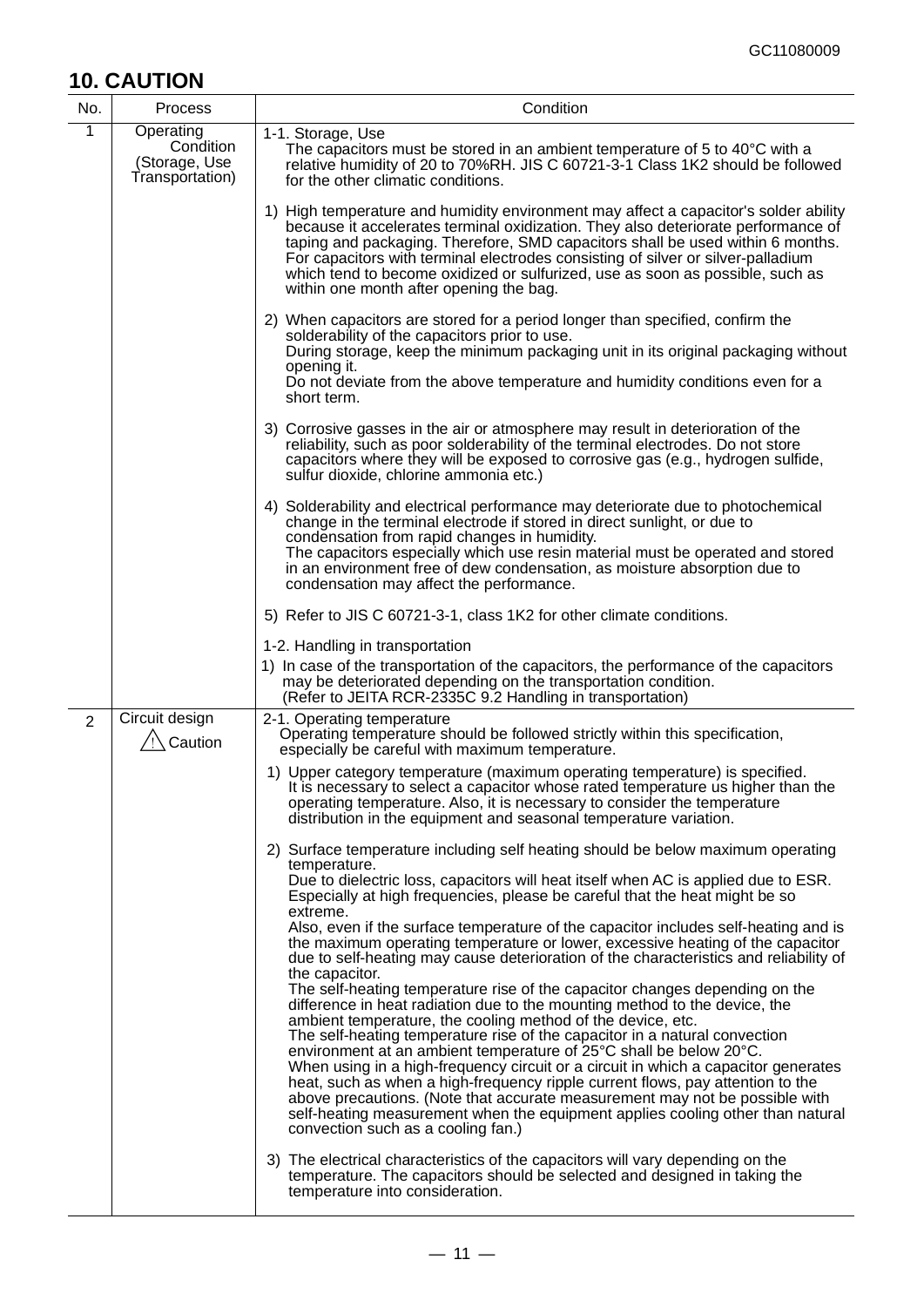| No.                                                                                                                                                        | Process        | Condition                                                                                                                                                                                                                                                                                                                                                                                                                                                                                                                                                                             |  |  |  |  |  |
|------------------------------------------------------------------------------------------------------------------------------------------------------------|----------------|---------------------------------------------------------------------------------------------------------------------------------------------------------------------------------------------------------------------------------------------------------------------------------------------------------------------------------------------------------------------------------------------------------------------------------------------------------------------------------------------------------------------------------------------------------------------------------------|--|--|--|--|--|
| $\overline{2}$                                                                                                                                             | Circuit design | 2-2. When overvoltage is applied                                                                                                                                                                                                                                                                                                                                                                                                                                                                                                                                                      |  |  |  |  |  |
|                                                                                                                                                            | /!∖ Caution    | Applying overvoltage to a capacitor may cause dielectric breakdown and result in a<br>short circuit. The duration until dielectric breakdown depends on the applied voltage<br>and the ambient temperature.                                                                                                                                                                                                                                                                                                                                                                           |  |  |  |  |  |
|                                                                                                                                                            |                | 2-3. Operating voltage<br>1) Operating voltage across the terminals should be below the rated voltage.<br>When AC and DC are super imposed, V0-P must be below the rated voltage.<br>$-$ (1) and (2)<br>AC or pulse with overshooting, VP-P must be below the rated voltage.<br>$-$ (3), (4) and (5)<br>When the voltage is started to apply to the circuit or it is stopped applying, the<br>irregular voltage may be generated for a transit period because of resonance or<br>switching. Be sure to use the capacitors within rated voltage containing these<br>Irregular voltage. |  |  |  |  |  |
|                                                                                                                                                            |                | (1) DC voltage<br>(2) DC+AC voltage<br>Voltage<br>(3) AC voltage                                                                                                                                                                                                                                                                                                                                                                                                                                                                                                                      |  |  |  |  |  |
|                                                                                                                                                            |                | Positional<br>$V_{0-P}$<br>$V_{0-P}$<br>$V_{P-P}$<br>Measurement<br>0<br>(Rated voltage)<br>$0 \cdot$<br>0                                                                                                                                                                                                                                                                                                                                                                                                                                                                            |  |  |  |  |  |
|                                                                                                                                                            |                | (4) Pulse voltage (A)<br>(5) Pulse voltage (B)<br>Voltage                                                                                                                                                                                                                                                                                                                                                                                                                                                                                                                             |  |  |  |  |  |
|                                                                                                                                                            |                | Positional<br>Measurement<br>$V_{P-P}$ $0$<br>$V_{P-P}$<br>(Rated voltage)<br>0                                                                                                                                                                                                                                                                                                                                                                                                                                                                                                       |  |  |  |  |  |
|                                                                                                                                                            |                | 2) Even below the rated voltage, if repetitive high frequency AC or pulse is applied, the<br>reliability of the capacitors may be reduced.                                                                                                                                                                                                                                                                                                                                                                                                                                            |  |  |  |  |  |
|                                                                                                                                                            |                | 3) The effective capacitance will vary depending on applied DC and AC voltages.<br>The capacitors should be selected and designed in taking the voltages into<br>consideration.                                                                                                                                                                                                                                                                                                                                                                                                       |  |  |  |  |  |
|                                                                                                                                                            |                | 4) Abnormal voltage (surge voltage, static electricity, pulse voltage, etc.) shall not<br>exceed the rated voltage.                                                                                                                                                                                                                                                                                                                                                                                                                                                                   |  |  |  |  |  |
|                                                                                                                                                            |                | 5) When capacitors are used in a series connection, it is necessary to add a balancing<br>circuit such as voltage dividing resistors in order to avoid an imbalance in the voltage<br>applied to each capacitor.                                                                                                                                                                                                                                                                                                                                                                      |  |  |  |  |  |
| 2-4. Frequency<br>When the capacitors (Class 2) are used in AC and/or pulse voltages, the<br>capacitors may vibrate themselves and generate audible sound. |                |                                                                                                                                                                                                                                                                                                                                                                                                                                                                                                                                                                                       |  |  |  |  |  |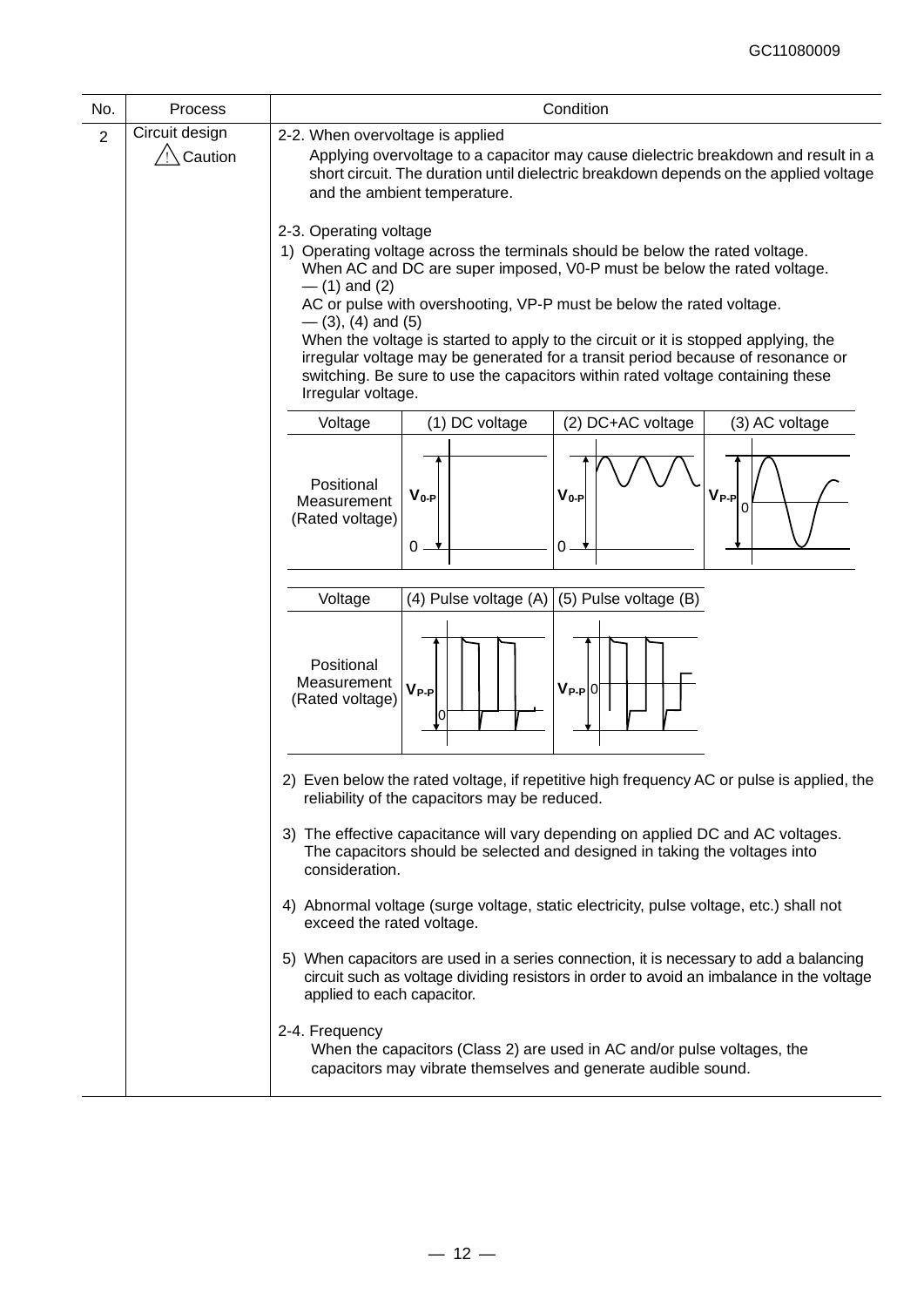| No. | Process                |                                                                                                                                                                                                                                                                                                                                                                                                                                                                                                                                                                    |             | Condition            |             |             |               |
|-----|------------------------|--------------------------------------------------------------------------------------------------------------------------------------------------------------------------------------------------------------------------------------------------------------------------------------------------------------------------------------------------------------------------------------------------------------------------------------------------------------------------------------------------------------------------------------------------------------------|-------------|----------------------|-------------|-------------|---------------|
| 3   | Designing<br>P.C.board | The amount of solder at the terminations has a direct effect on the reliability of the<br>capacitor.<br>The greater the amount of solder, the higher the stress on the chip capacitor,<br>1)<br>and the more likely that it will break. When designing a P.C.board, determine<br>the shape and size of the solder lands to have proper amount of solder on the<br>terminations.<br>Avoid using common solder land for multiple terminations and provide<br>2)<br>individual solder land for each terminations.<br>3)<br>Size and recommended land dimensions.<br>B |             | Chip capacitors<br>A | Solder land |             | Solder resist |
|     |                        | Reflow soldering                                                                                                                                                                                                                                                                                                                                                                                                                                                                                                                                                   |             |                      |             |             | (Unit : mm)   |
|     |                        | Case size<br>Symbol                                                                                                                                                                                                                                                                                                                                                                                                                                                                                                                                                | CKG32K      | CKG45K               | CKG57K      | CKG45N      | CKG57N        |
|     |                        | A                                                                                                                                                                                                                                                                                                                                                                                                                                                                                                                                                                  | $2.0 - 2.2$ | $3.3 - 3.7$          | $3.9 - 4.3$ | $3.3 - 3.7$ | $3.9 - 4.3$   |
|     |                        | B                                                                                                                                                                                                                                                                                                                                                                                                                                                                                                                                                                  | $1.1 - 1.3$ | $1.2 \sim 1.5$       | $1.5 - 2.0$ | $1.2 - 1.5$ | $1.5 - 2.0$   |
|     |                        | $\mathsf C$                                                                                                                                                                                                                                                                                                                                                                                                                                                                                                                                                        | $2.3 - 2.5$ | $2.7 - 3.2$          | $4.5 - 5.0$ | $2.7 - 3.2$ | $4.5 - 5.0$   |
|     |                        |                                                                                                                                                                                                                                                                                                                                                                                                                                                                                                                                                                    |             |                      |             |             |               |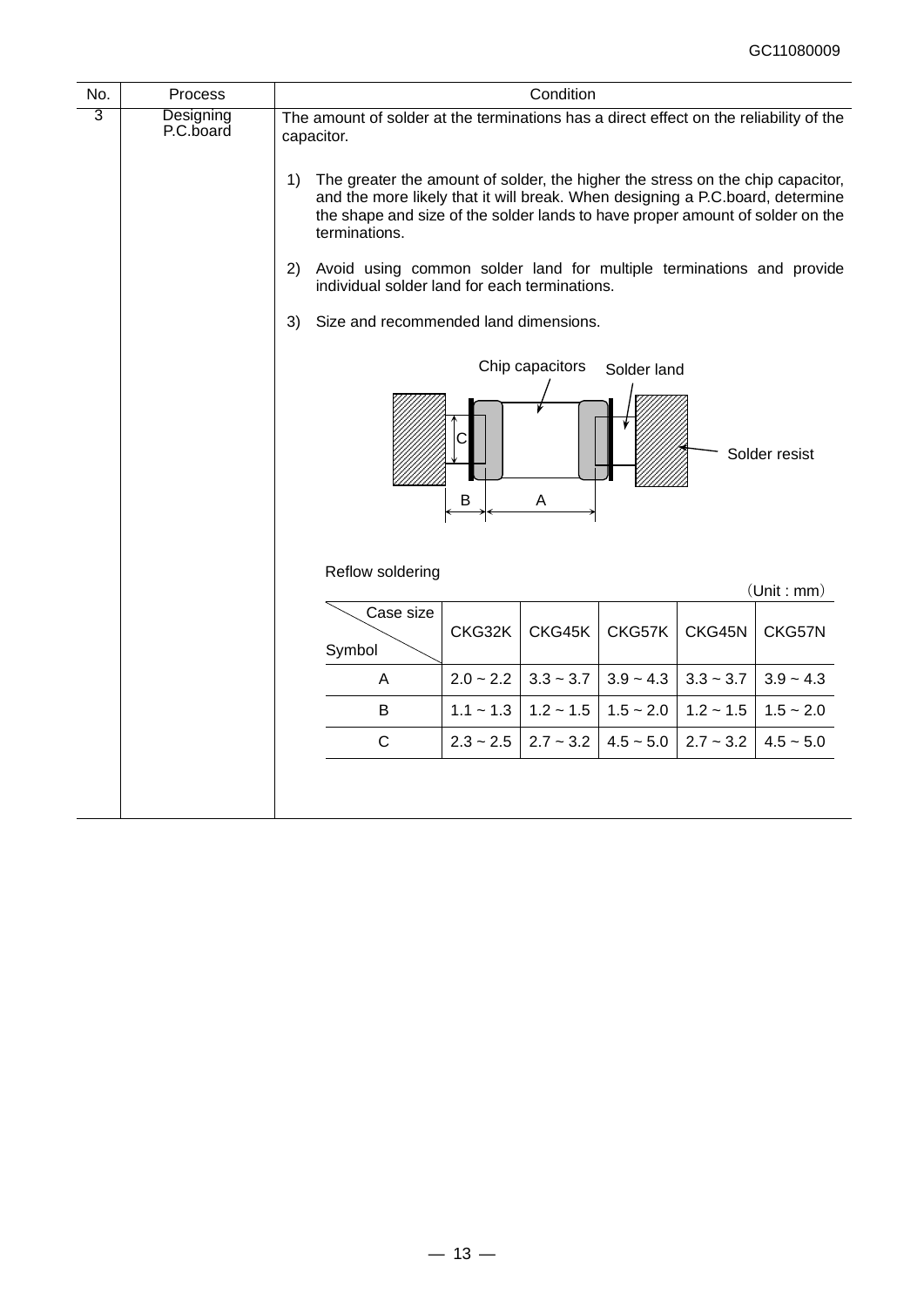| No. | Process                |    |                                                    | Condition                                                                         |                                                                             |  |  |  |
|-----|------------------------|----|----------------------------------------------------|-----------------------------------------------------------------------------------|-----------------------------------------------------------------------------|--|--|--|
| 3   | Designing<br>P.C.board | 4) | Recommended chip capacitor layout is as following. |                                                                                   |                                                                             |  |  |  |
|     |                        |    |                                                    | Disadvantage against<br>bending stress                                            | Advantage against<br>bending stress                                         |  |  |  |
|     |                        |    | Mounting<br>face                                   | Perforation or slit<br>N۸<br>Break P.C.board with<br>mounted side up.             | Perforation or slit<br>ألطأ<br>Break P.C.board with<br>mounted side down.   |  |  |  |
|     |                        |    | Chip<br>arrangement<br>(Direction)                 | Mount perpendicularly to<br>perforation or slit<br>Perforation or slit<br>$\Box$  | Mount in parallel with<br>perforation or slit<br>Perforation or slit<br>Π   |  |  |  |
|     |                        |    | Distance from<br>slit                              | Closer to slit is higher stress<br>$\mathbf{\ell}_1$<br>IГ<br>$(\ell_1 < \ell_2)$ | Away from slit is less stress<br>$\mathbf{\ell}_{2}$<br>$(\ell_1 < \ell_2)$ |  |  |  |
|     |                        |    |                                                    |                                                                                   |                                                                             |  |  |  |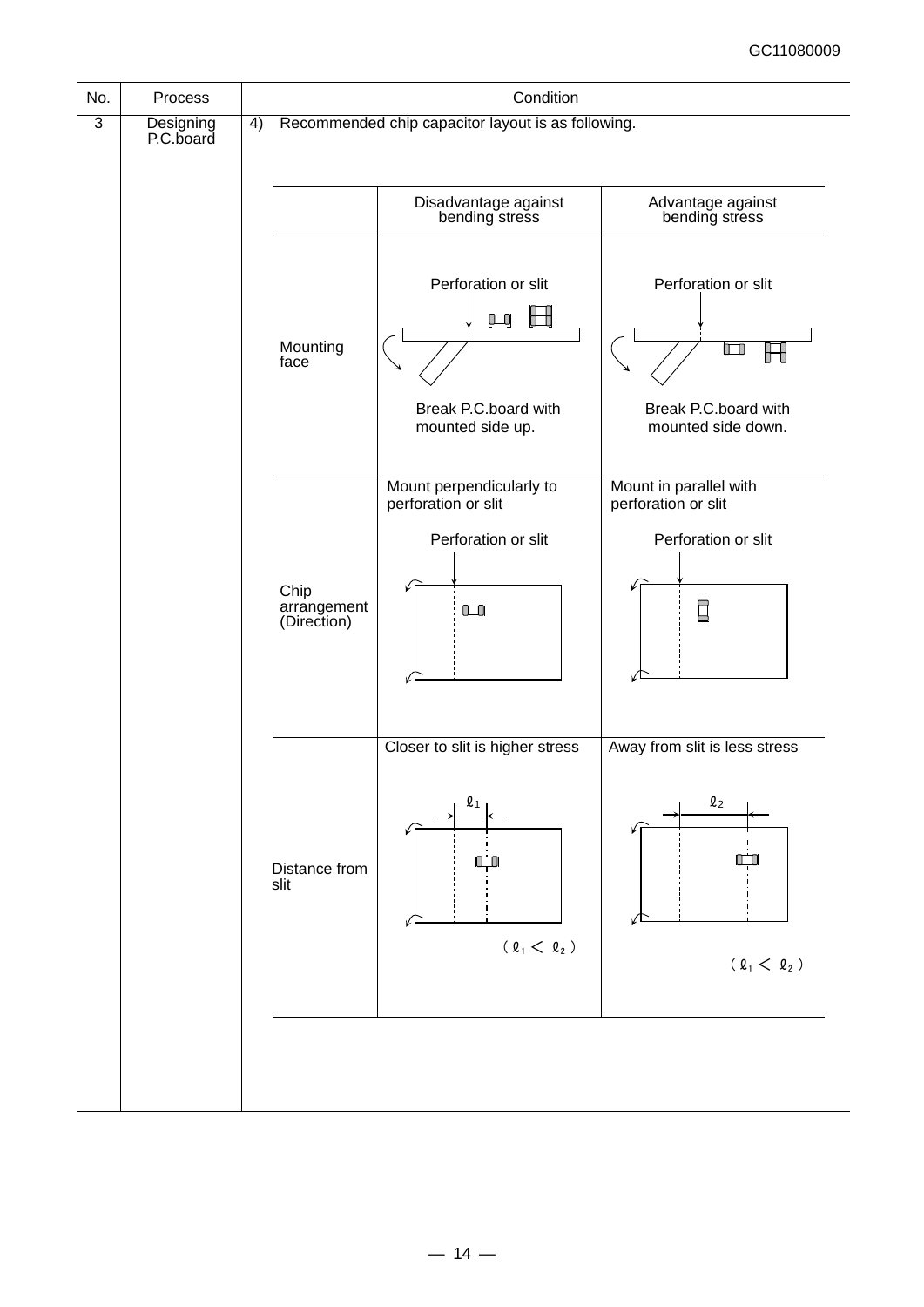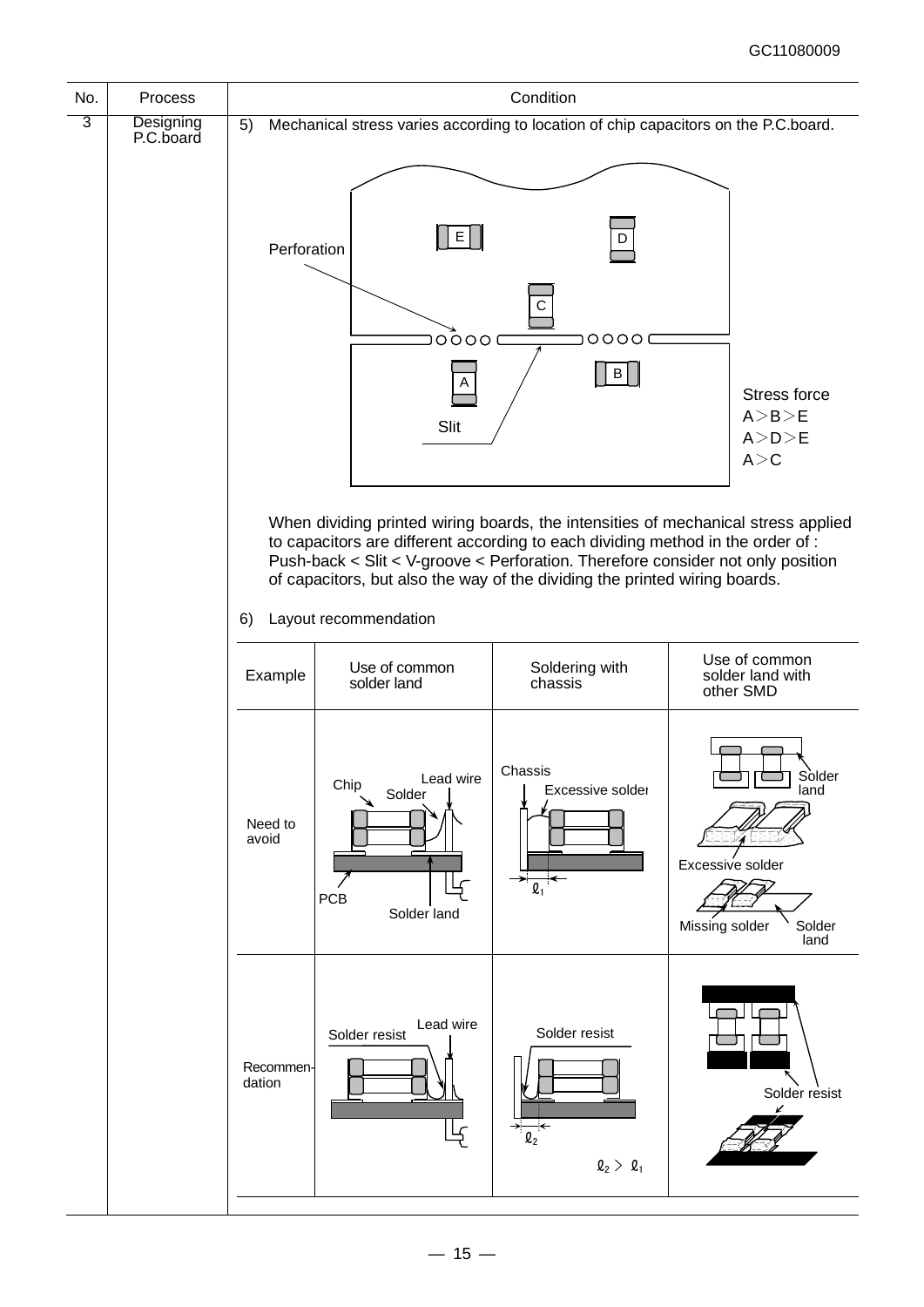| No. | <b>Process</b> |                                                                                                                                                                                                                                                                                                                                                                                        | Condition                                                                                                                                                                                                                         |                                                                              |  |  |  |
|-----|----------------|----------------------------------------------------------------------------------------------------------------------------------------------------------------------------------------------------------------------------------------------------------------------------------------------------------------------------------------------------------------------------------------|-----------------------------------------------------------------------------------------------------------------------------------------------------------------------------------------------------------------------------------|------------------------------------------------------------------------------|--|--|--|
| 4   | Mounting       | 4-1. Stress from mounting head<br>If the mounting head is adjusted too low, it may induce excessive stress in<br>the chip capacitor to result in cracking.  Please take following precautions.<br>1) Adjust the bottom dead center of the mounting head to reach on the P.C.board<br>surface and not press it.<br>2) Adjust the mounting head pressure to be 1 to 3N of static weight. |                                                                                                                                                                                                                                   |                                                                              |  |  |  |
|     |                | 3) To minimize the impact energy from mounting head, it is important to provide<br>support from the bottom side of the P.C.board.<br>See following examples.                                                                                                                                                                                                                           |                                                                                                                                                                                                                                   |                                                                              |  |  |  |
|     |                |                                                                                                                                                                                                                                                                                                                                                                                        | Not recommended                                                                                                                                                                                                                   | Recommended                                                                  |  |  |  |
|     |                | Single-sided<br>mounting                                                                                                                                                                                                                                                                                                                                                               | Crack                                                                                                                                                                                                                             | A support pin<br>Support pin<br>is not to be<br>underneath<br>the capacitor. |  |  |  |
|     |                | Double-sides<br>mounting                                                                                                                                                                                                                                                                                                                                                               | Solder .<br>Crack<br>peeling                                                                                                                                                                                                      | Support pin                                                                  |  |  |  |
|     |                | of it.                                                                                                                                                                                                                                                                                                                                                                                 | When the centering jaw is worn out, it may give mechanical impact on the<br>capacitor to cause crack. Please control the close up dimension of the<br>centering jaw and provide sufficient preventive maintenance and replacement |                                                                              |  |  |  |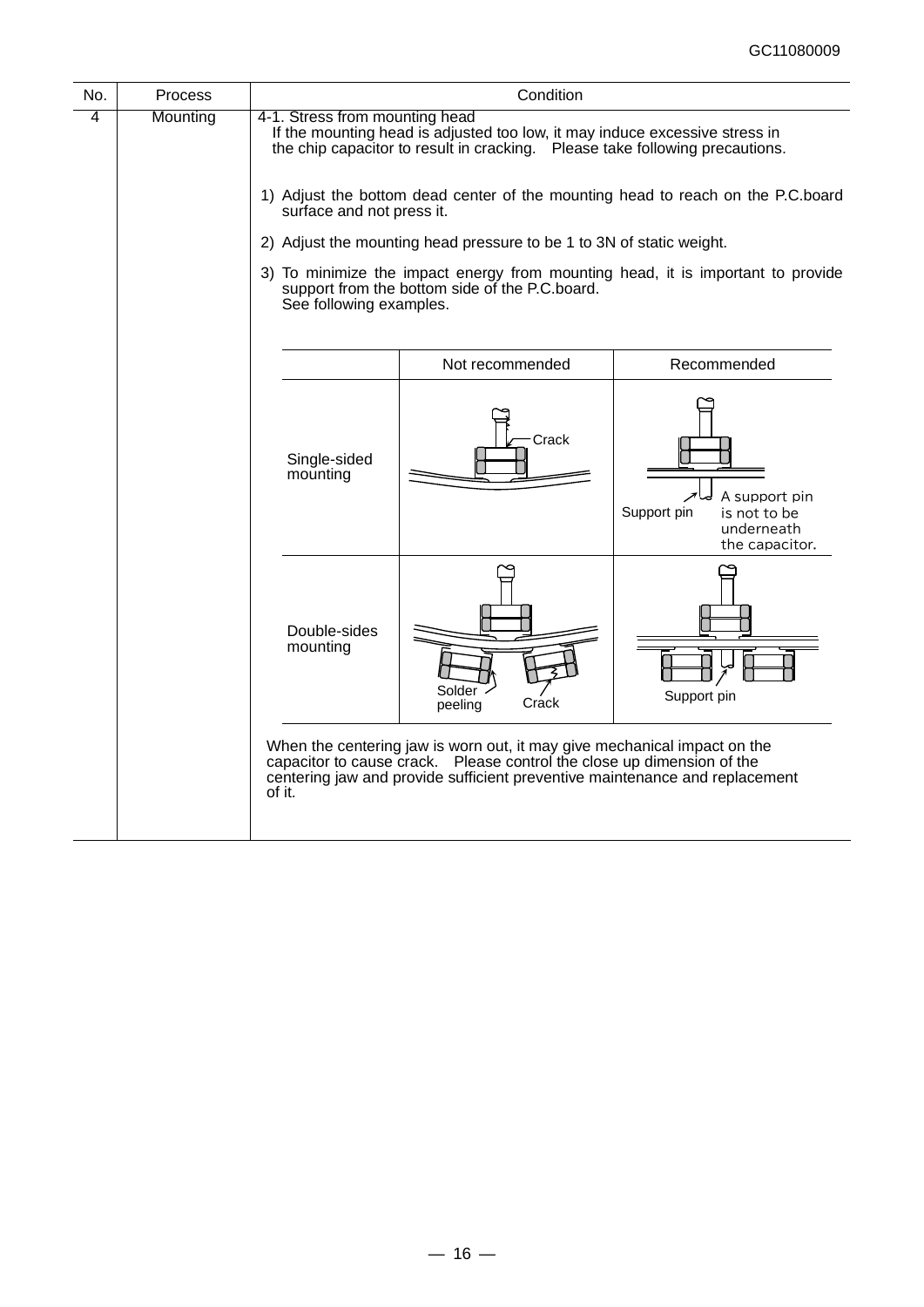| No. | Process   |                                                                                                                                                                                                                                                                                                                                                                                                                                                                                                 | Condition           |                                                                          |  |  |  |
|-----|-----------|-------------------------------------------------------------------------------------------------------------------------------------------------------------------------------------------------------------------------------------------------------------------------------------------------------------------------------------------------------------------------------------------------------------------------------------------------------------------------------------------------|---------------------|--------------------------------------------------------------------------|--|--|--|
| 5   | Soldering | 5-1. Flux selection<br>Flux can seriously affect the performance of capacitors. Confirm the following to<br>select the appropriate flux.                                                                                                                                                                                                                                                                                                                                                        |                     |                                                                          |  |  |  |
|     |           | 1) It is recommended to use a mildly activated rosin flux (less than 0.1wt% chlorine).<br>Strong flux is not recommended.                                                                                                                                                                                                                                                                                                                                                                       |                     |                                                                          |  |  |  |
|     |           |                                                                                                                                                                                                                                                                                                                                                                                                                                                                                                 |                     | 2) Excessive flux must be avoided. Please provide proper amount of flux. |  |  |  |
|     |           | 3) When water-soluble flux is used, enough washing is necessary.                                                                                                                                                                                                                                                                                                                                                                                                                                |                     |                                                                          |  |  |  |
|     |           | 5-2. Reflow soldering condition<br>1) Soldering condition (Pre heating temperature, soldering temperature and these<br>times) is limited to reflow soldering method which is stipulated on the specification.<br>2) Chips should be mounted, shortly after a solder is on a P.C. Board.<br>3) Temperature of metal cap surface must not exceed 250°C.<br>(Metal frames are jointed by high temp solder, however the solder temperature<br>must be less than 250°C to avoid melting the solder.) |                     |                                                                          |  |  |  |
|     |           | 5-3. Recommended Reflow soldering profile                                                                                                                                                                                                                                                                                                                                                                                                                                                       |                     |                                                                          |  |  |  |
|     |           |                                                                                                                                                                                                                                                                                                                                                                                                                                                                                                 | Reflow soldering    |                                                                          |  |  |  |
|     |           |                                                                                                                                                                                                                                                                                                                                                                                                                                                                                                 | Preheating          | Soldering<br>Natural cooling                                             |  |  |  |
|     |           | Peak<br>Temp<br>Temp. (°C)<br>$\Delta T$<br>0<br>Over 60 sec.<br>5-4. Recommended soldering peak temp and peak temp duration                                                                                                                                                                                                                                                                                                                                                                    | Peak Temp time      |                                                                          |  |  |  |
|     |           | Temp./Duration                                                                                                                                                                                                                                                                                                                                                                                                                                                                                  | Reflow soldering    |                                                                          |  |  |  |
|     |           | Solder                                                                                                                                                                                                                                                                                                                                                                                                                                                                                          | Peak temp( $°C$ )   | Duration(sec.)                                                           |  |  |  |
|     |           | Sn-Pb Solder                                                                                                                                                                                                                                                                                                                                                                                                                                                                                    | 230 max.            | 20 max.                                                                  |  |  |  |
|     |           | <b>Lead Free Solder</b>                                                                                                                                                                                                                                                                                                                                                                                                                                                                         | 250 max.<br>10 max. |                                                                          |  |  |  |
|     |           | Recommended solder compositions<br>Lead Free Solder: Sn-3.0Ag-0.5Cu                                                                                                                                                                                                                                                                                                                                                                                                                             |                     |                                                                          |  |  |  |
|     |           | 5-5. Avoiding thermal shock                                                                                                                                                                                                                                                                                                                                                                                                                                                                     |                     |                                                                          |  |  |  |
|     |           | 1)<br>Preheating condition                                                                                                                                                                                                                                                                                                                                                                                                                                                                      |                     |                                                                          |  |  |  |
|     |           | Soldering                                                                                                                                                                                                                                                                                                                                                                                                                                                                                       | Temp. (°C)          |                                                                          |  |  |  |
|     |           | Reflow soldering                                                                                                                                                                                                                                                                                                                                                                                                                                                                                | $\Delta T \leq 130$ |                                                                          |  |  |  |
|     |           | Cooling condition<br>2)<br>Natural cooling using air is recommended. If the chips are dipped into a<br>solvent for cleaning, the temperature difference $(\Delta T)$ must be less than 100°C.                                                                                                                                                                                                                                                                                                   |                     |                                                                          |  |  |  |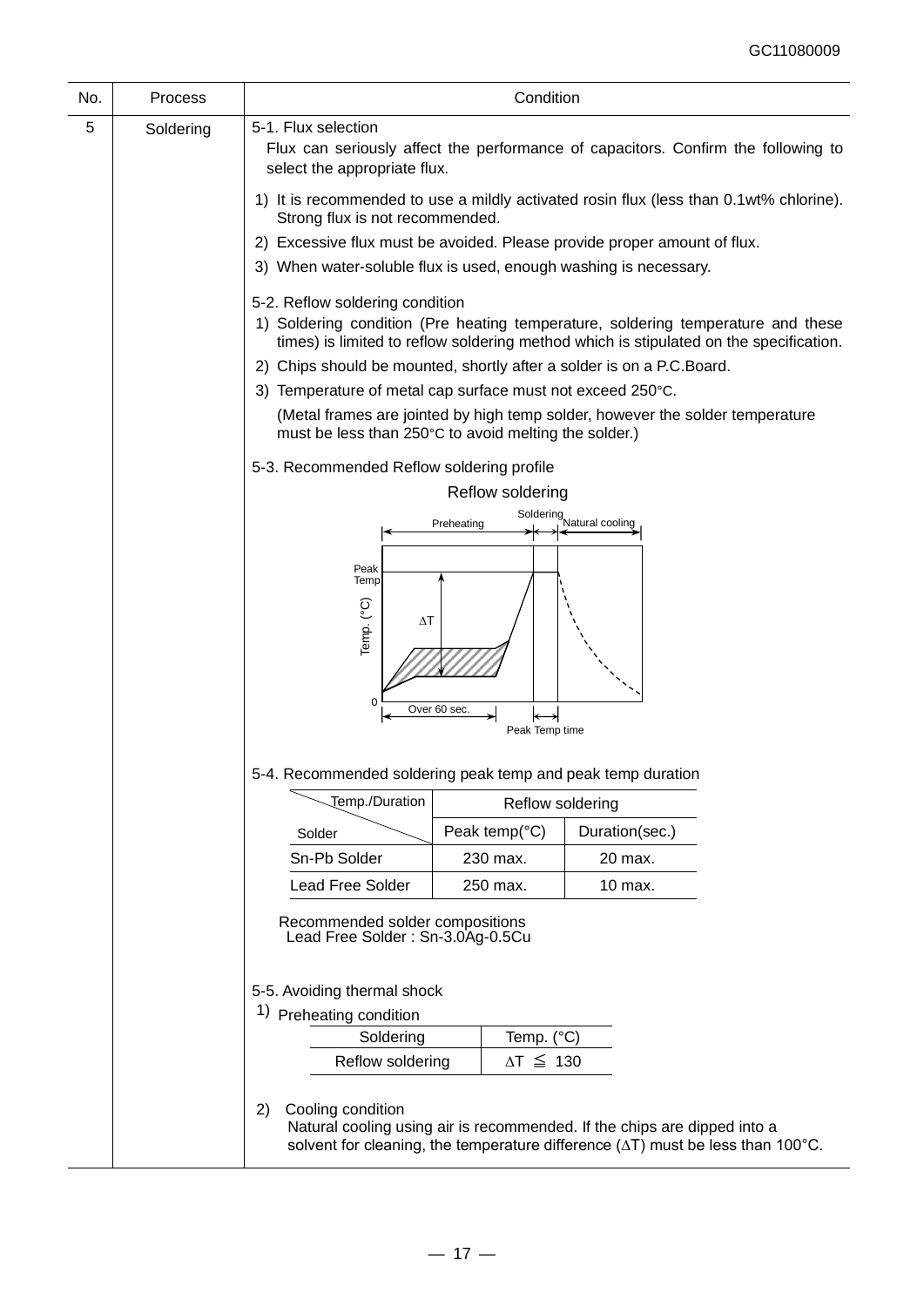| No. | Process   | Condition                                                                                                                                                                                                                                                                                                                                                                                                                                                                                                                                              |  |  |  |  |
|-----|-----------|--------------------------------------------------------------------------------------------------------------------------------------------------------------------------------------------------------------------------------------------------------------------------------------------------------------------------------------------------------------------------------------------------------------------------------------------------------------------------------------------------------------------------------------------------------|--|--|--|--|
| 5   | Soldering | 5-6. Amount of solder<br>Excessive solder will induce higher tensile force in chip capacitor when<br>temperature changes and it may result in chip cracking. In sufficient solder may<br>detach the capacitor from the P.C.board.                                                                                                                                                                                                                                                                                                                      |  |  |  |  |
|     |           | Excessive<br>Higher tensile force in chip<br>solder<br>capacitor to cause crack                                                                                                                                                                                                                                                                                                                                                                                                                                                                        |  |  |  |  |
|     |           | Adequate                                                                                                                                                                                                                                                                                                                                                                                                                                                                                                                                               |  |  |  |  |
|     |           | Low robustness may<br>Insufficient<br>cause contact failure or<br>solder<br>chip capacitor comes off<br>the P.C.board.                                                                                                                                                                                                                                                                                                                                                                                                                                 |  |  |  |  |
|     |           | 5-7. Sn-Zn solder<br>Sn-Zn solder affects product reliability.<br>Please contact TDK in advance when utilize Sn-Zn solder.<br>5-8. Countermeasure for tombstone<br>The misalignment between the mounted positions of the capacitors and the land<br>patterns should be minimized. The tombstone phenomenon may occur especially<br>the capacitors are mounted (in longitudinal direction) in the same direction of the<br>reflow soldering.<br>(Refer to JEITA RCR-2335C Annex A (Informative) Recommendations to prevent<br>the tombstone phenomenon) |  |  |  |  |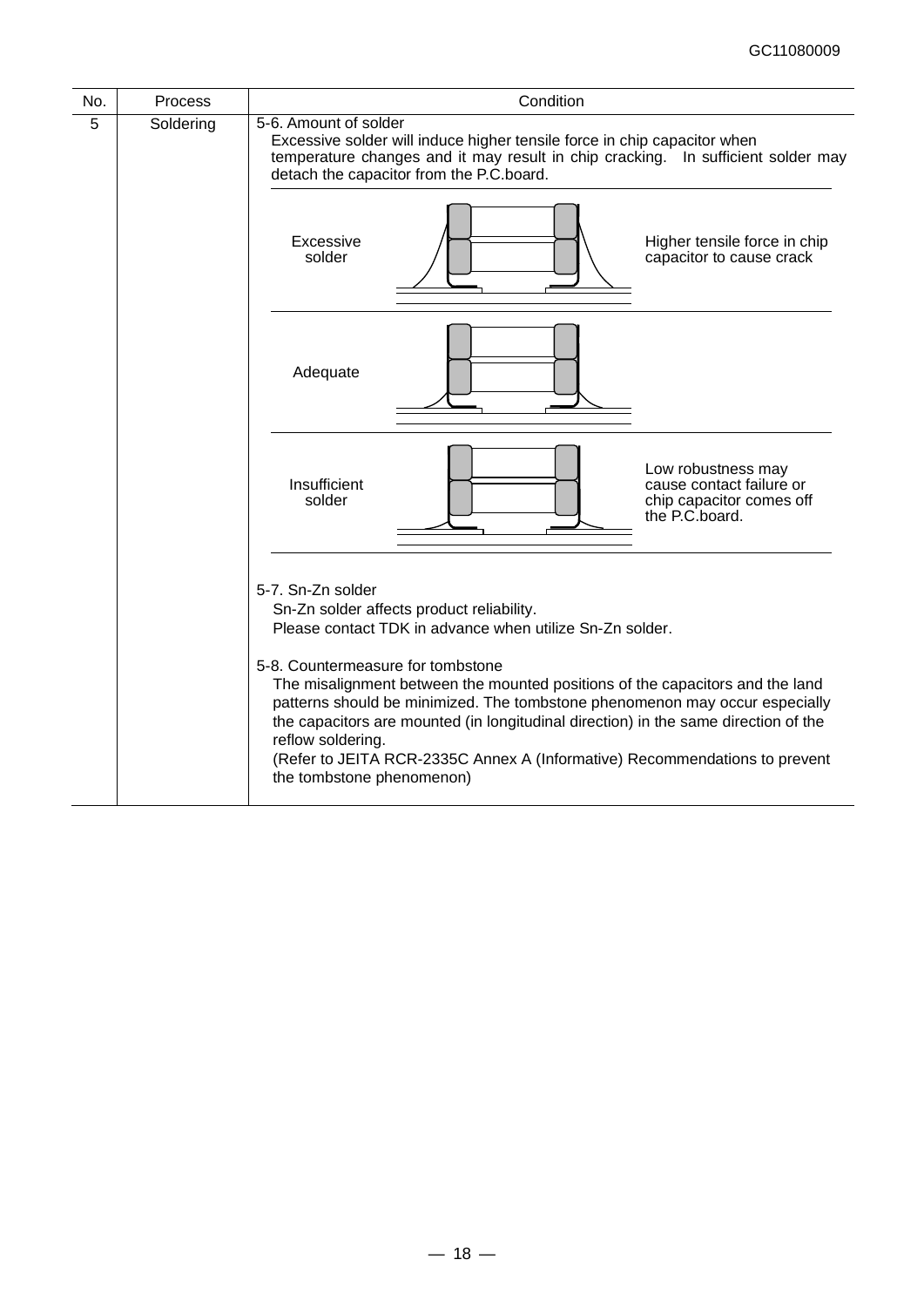| No. | <b>Process</b>   | Condition                                                                             |                            |                                   |                                                                                                                                                                                                                                                                                        |                                                                                                                                                                 |  |
|-----|------------------|---------------------------------------------------------------------------------------|----------------------------|-----------------------------------|----------------------------------------------------------------------------------------------------------------------------------------------------------------------------------------------------------------------------------------------------------------------------------------|-----------------------------------------------------------------------------------------------------------------------------------------------------------------|--|
| 6   | Solder repairing | Solder repairing is unavoidable, refer to below.<br>6-1. Solder repair by solder iron |                            |                                   |                                                                                                                                                                                                                                                                                        |                                                                                                                                                                 |  |
|     |                  | Selection of the soldering iron tip<br>1)                                             |                            |                                   | Tip temperature of solder iron varies by its type, P.C.board material and<br>solder land size. The higher the tip temperature, the quicker the operation.<br>However, heat shock may cause a crack in the chip capacitors.<br>time in accordance with following recommended condition. | Please make sure the tip temp. before soldering and keep the peak temp and                                                                                      |  |
|     |                  |                                                                                       |                            | Manual soldering<br>(Solder iron) |                                                                                                                                                                                                                                                                                        |                                                                                                                                                                 |  |
|     |                  |                                                                                       | Peak<br>Temp<br>Temp. (°C) | $\Delta T$                        |                                                                                                                                                                                                                                                                                        |                                                                                                                                                                 |  |
|     |                  |                                                                                       |                            |                                   |                                                                                                                                                                                                                                                                                        |                                                                                                                                                                 |  |
|     |                  |                                                                                       | 0                          | Preheating                        | 3sec. (As short as possible)                                                                                                                                                                                                                                                           |                                                                                                                                                                 |  |
|     |                  |                                                                                       |                            |                                   |                                                                                                                                                                                                                                                                                        |                                                                                                                                                                 |  |
|     |                  |                                                                                       |                            |                                   | Recommended solder iron condition (Sn-Pb Solder and Lead Free Solder)                                                                                                                                                                                                                  |                                                                                                                                                                 |  |
|     |                  | Temp. (°C)                                                                            | Duration (sec.)            |                                   | Wattage (W)                                                                                                                                                                                                                                                                            | Shape (mm)                                                                                                                                                      |  |
|     |                  | 280 max.<br>the thermal shock.                                                        | 3 max.                     |                                   | 20 max.<br>* Please preheat the chip capacitors with the condition in 6-2 to avoid                                                                                                                                                                                                     | ⊘3.0 max.                                                                                                                                                       |  |
|     |                  | 2)<br>solder iron.                                                                    |                            |                                   |                                                                                                                                                                                                                                                                                        | Direct contact of the soldering iron with ceramic dielectric of chip capacitors<br>may cause crack. Do not touch the ceramic dielectric and the terminations by |  |
|     |                  | 3)                                                                                    |                            |                                   | It is not recommended to reuse dismounted capacitors.                                                                                                                                                                                                                                  |                                                                                                                                                                 |  |
|     |                  | 6-2. Avoiding thermal shock                                                           |                            |                                   |                                                                                                                                                                                                                                                                                        |                                                                                                                                                                 |  |
|     |                  | Preheating condition                                                                  |                            |                                   |                                                                                                                                                                                                                                                                                        |                                                                                                                                                                 |  |
|     |                  | Soldering                                                                             |                            |                                   | Temp. (°C)                                                                                                                                                                                                                                                                             |                                                                                                                                                                 |  |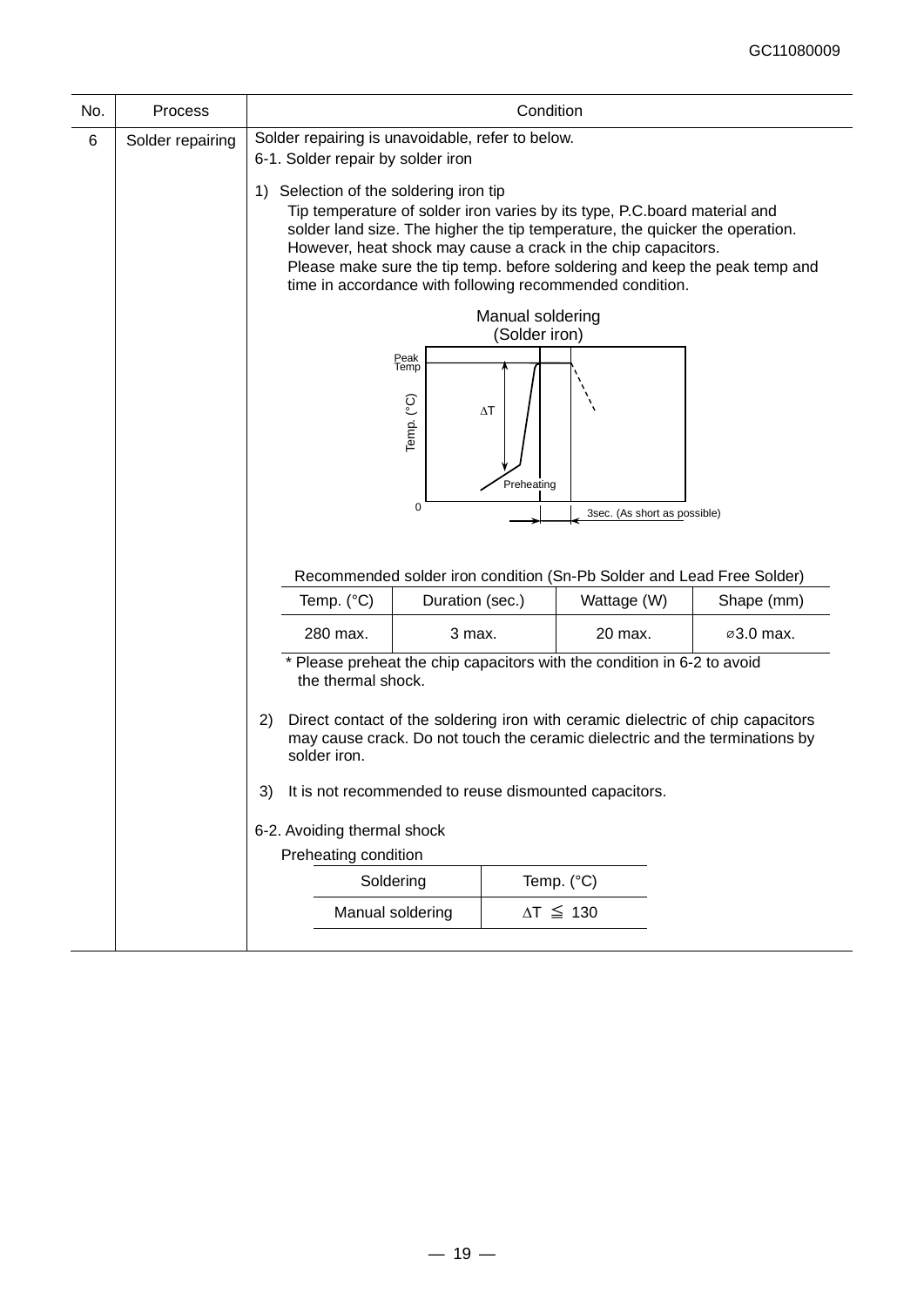| 1) If an unsuitable cleaning fluid is used, flux residue or some foreign articles may<br>stick to chip capacitors surface to deteriorate especially the insulation resistance.                                                           |
|------------------------------------------------------------------------------------------------------------------------------------------------------------------------------------------------------------------------------------------|
| 2) If cleaning condition is not suitable, it may damage the chip capacitors.                                                                                                                                                             |
|                                                                                                                                                                                                                                          |
| (1) Terminal electrodes may corrode by Halogen in the flux.                                                                                                                                                                              |
| Halogen in the flux may adhere on the surface of capacitors, and lower the                                                                                                                                                               |
| (3) Water soluble flux has higher tendency to have above mentioned problems                                                                                                                                                              |
|                                                                                                                                                                                                                                          |
| When ultrasonic cleaning is used, excessively high ultrasonic energy output<br>can affect the connection between the ceramic chip capacitor's body and the<br>terminal electrode. To avoid this, following is the recommended condition. |
| Washing time: 5 minutes max.                                                                                                                                                                                                             |
| 2)-3. If the cleaning fluid is contaminated, density of Halogen increases, and it may                                                                                                                                                    |
|                                                                                                                                                                                                                                          |
| 1) When the P.C.board is coated, please verify the quality influence on the product.                                                                                                                                                     |
| 2) Please verify carefully that there is no harmful decomposing or reaction gas<br>emission during curing which may damage the chip capacitors.                                                                                          |
|                                                                                                                                                                                                                                          |
| 1) Please pay attention not to bend or distort the P.C.board after soldering in                                                                                                                                                          |
|                                                                                                                                                                                                                                          |
|                                                                                                                                                                                                                                          |
| Twist                                                                                                                                                                                                                                    |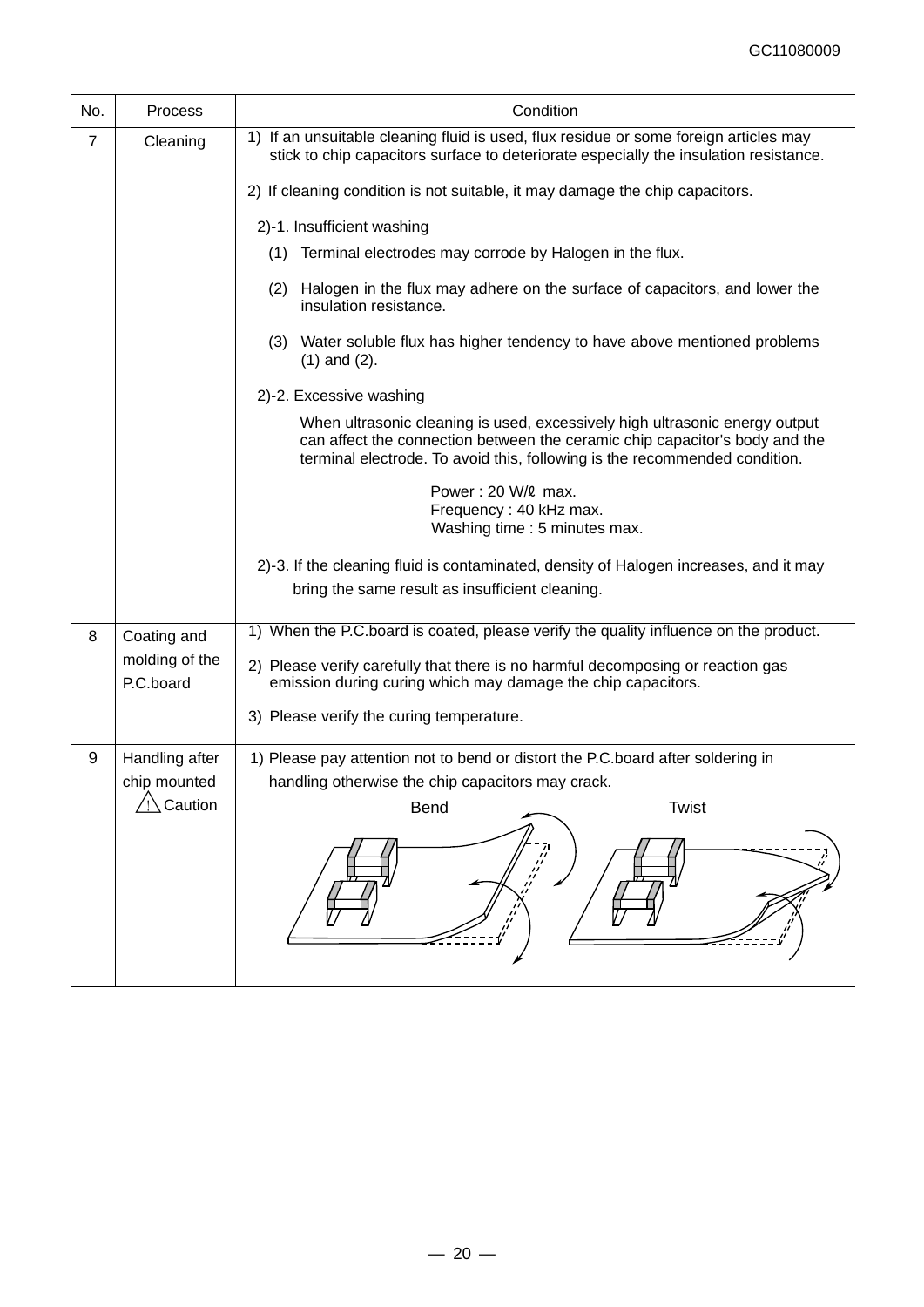| Process                                   | Condition                                                                                                                                                                                                                                                                                                                                                                                                                                                                                                                                                                                                                                                                                                                                                                        |                                           |                                     |                                                         |                                                                                           |  |  |  |
|-------------------------------------------|----------------------------------------------------------------------------------------------------------------------------------------------------------------------------------------------------------------------------------------------------------------------------------------------------------------------------------------------------------------------------------------------------------------------------------------------------------------------------------------------------------------------------------------------------------------------------------------------------------------------------------------------------------------------------------------------------------------------------------------------------------------------------------|-------------------------------------------|-------------------------------------|---------------------------------------------------------|-------------------------------------------------------------------------------------------|--|--|--|
| Handling after<br>chip mounted<br>Caution | 2) Printed circuit board cropping should not be carried out by hand, but by using the<br>proper tooling. Printed circuit board cropping should be carried out using a board<br>cropping jig as shown in the following figure or a board cropping apparatus to prevent<br>inducing mechanical stress on the board.<br>(1) Example of a board cropping jig<br>Recommended example: The board should be pushed from the back side, close<br>to the cropping jig so that the board is not bent and the stress applied to the<br>capacitor is compressive.<br>Unrecommended example: If the pushing point is far from the cropping jig and<br>the pushing direction is from the front side of the board, large tensile stress is<br>applied to the capacitor, which may cause cracks. |                                           |                                     |                                                         |                                                                                           |  |  |  |
|                                           | Outline of jig<br>Recommended<br>Unrecommended<br>Printed<br>Direction<br>Direction of<br>V-groove<br>circuit<br>of load<br>loac<br>Load point<br>Printed<br>board<br>circuit<br>Components<br>board<br>Printed<br>Components<br>circuit<br>board<br>Load point<br>V-groove<br>Board<br>V-groove<br>Slot<br>Slot<br>cropping jig<br>Slot                                                                                                                                                                                                                                                                                                                                                                                                                                         |                                           |                                     |                                                         |                                                                                           |  |  |  |
|                                           | (2) Example of a board cropping machine<br>An outline of a printed circuit board cropping machine is shown below.<br>The top and bottom blades are aligned with one another along the lines<br>with the V-grooves on printed circuit board when cropping the board.<br>Unrecommended example: Misalignment of blade position between top and<br>bottom, right and left, or front and rear blades may cause a crack in the capacitor.<br>Outline of machine<br>Principle of operation<br>Top blade<br>Top<br>Printed circuit board<br>blade<br>$\varnothing$<br>D<br>v-groove<br><b>DOITOITI DIAGE</b>                                                                                                                                                                            |                                           |                                     |                                                         |                                                                                           |  |  |  |
|                                           |                                                                                                                                                                                                                                                                                                                                                                                                                                                                                                                                                                                                                                                                                                                                                                                  |                                           |                                     |                                                         |                                                                                           |  |  |  |
|                                           |                                                                                                                                                                                                                                                                                                                                                                                                                                                                                                                                                                                                                                                                                                                                                                                  |                                           | V-groove                            |                                                         |                                                                                           |  |  |  |
|                                           | Unrecommended<br>Recommended                                                                                                                                                                                                                                                                                                                                                                                                                                                                                                                                                                                                                                                                                                                                                     |                                           |                                     |                                                         |                                                                                           |  |  |  |
|                                           | Top blade<br>Board<br><b>Bottom blade</b>                                                                                                                                                                                                                                                                                                                                                                                                                                                                                                                                                                                                                                                                                                                                        | misalignment<br>Top blade<br>Bottom blade |                                     | misalignment<br>Top blade<br>$\circ$<br>Bottom blade    |                                                                                           |  |  |  |
|                                           |                                                                                                                                                                                                                                                                                                                                                                                                                                                                                                                                                                                                                                                                                                                                                                                  |                                           | Printed circuit board<br>Top-bottom | Left-right<br>misalignment<br>Top blade<br>Bottom blade | Cross-section diagram<br>Top blade<br>Printed circuit board<br>Bottom blade<br>Front-rear |  |  |  |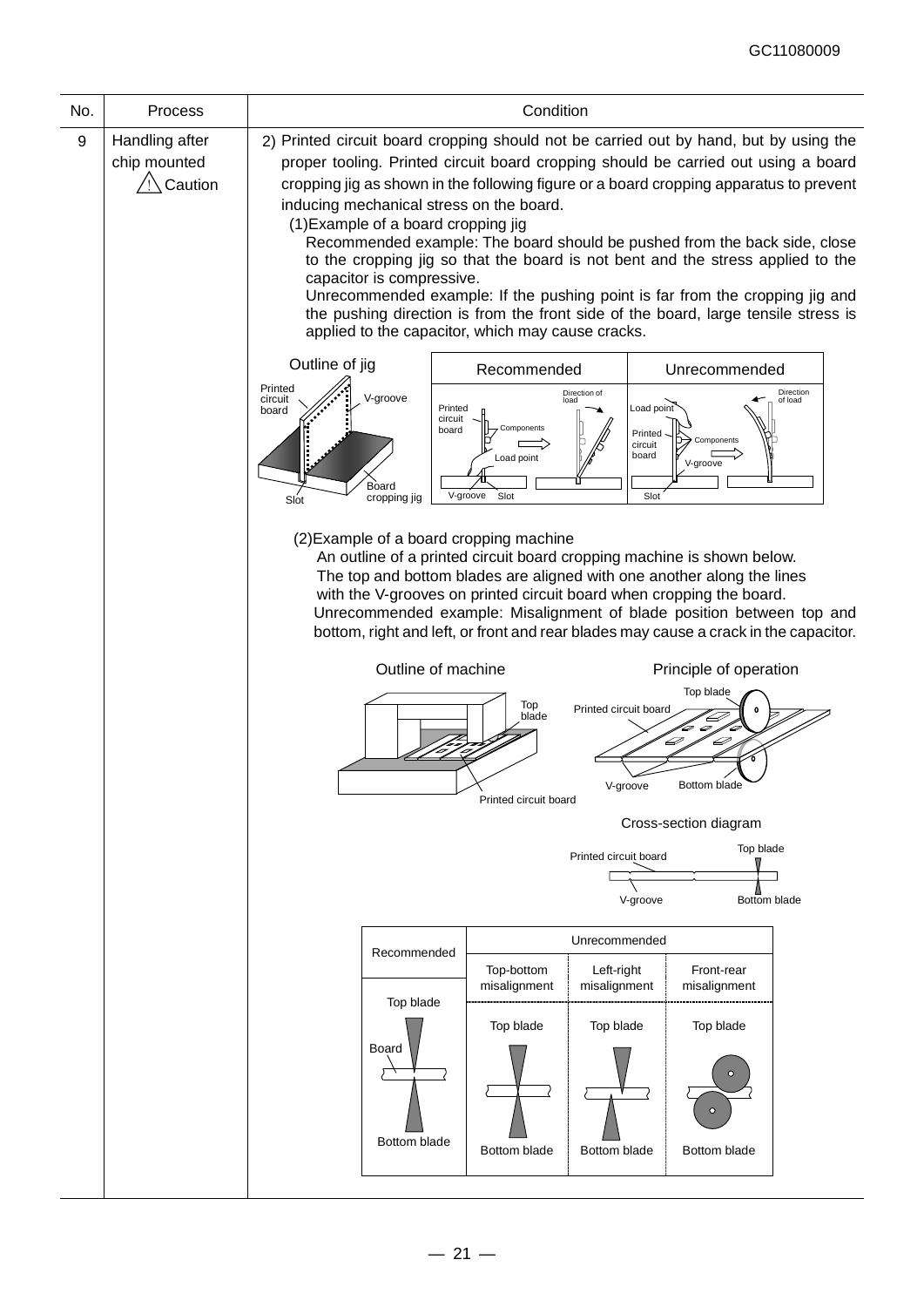| No. | <b>Process</b>                                                | Condition                                                                                                                                                                                                                                                                                                                                                                                             |                                                                                                                                                                                                                                                                                                                                                                                                                                                                                                                  |                      |  |  |  |  |  |
|-----|---------------------------------------------------------------|-------------------------------------------------------------------------------------------------------------------------------------------------------------------------------------------------------------------------------------------------------------------------------------------------------------------------------------------------------------------------------------------------------|------------------------------------------------------------------------------------------------------------------------------------------------------------------------------------------------------------------------------------------------------------------------------------------------------------------------------------------------------------------------------------------------------------------------------------------------------------------------------------------------------------------|----------------------|--|--|--|--|--|
| 10  | Handling after<br>chip mounted<br>Caution                     | 3) When functional check of the P.C.board is performed, check pin pressure tends<br>to be adjusted higher for fear of loose contact. But if the pressure is excessive<br>and bend the P.C.board, it may crack the chip capacitor or peel the terminations<br>off. Please adjust the check pins not to bend the P.C.board.                                                                             |                                                                                                                                                                                                                                                                                                                                                                                                                                                                                                                  |                      |  |  |  |  |  |
|     |                                                               | Item                                                                                                                                                                                                                                                                                                                                                                                                  | Not recommended                                                                                                                                                                                                                                                                                                                                                                                                                                                                                                  | Recommended          |  |  |  |  |  |
|     |                                                               | Board<br>bending                                                                                                                                                                                                                                                                                                                                                                                      | <b>Termination</b><br>peeling<br>Check pin                                                                                                                                                                                                                                                                                                                                                                                                                                                                       | Support<br>Check pin |  |  |  |  |  |
| 11  | Handling of loose<br>chip capacitor                           | 1) If dropped the chip capacitor may crack. Once dropped do not use it.<br>Especially, the large case sized chip capacitors are tendency to have cracks<br>easily, so please handle with care.<br>Crack<br>Floor<br>2) Piling the P.C.board after mounting for storage or handling, the corner of the P.C.<br>board may hit the chip capacitor of another board to cause crack.<br>P.C.board<br>Crack |                                                                                                                                                                                                                                                                                                                                                                                                                                                                                                                  |                      |  |  |  |  |  |
| 12  | Capacitance aging                                             | should be done well.                                                                                                                                                                                                                                                                                                                                                                                  | The capacitors (Class 2) have aging in the capacitance. They may not be used in<br>precision time constant circuit. In case of the time constant circuit, the evaluation                                                                                                                                                                                                                                                                                                                                         |                      |  |  |  |  |  |
| 13  | Estimated life and<br>estimated failure<br>rate of capacitors |                                                                                                                                                                                                                                                                                                                                                                                                       | As per the estimated life and the estimated failure rate depend on the temperature<br>and the voltage. This can be calculated by the equation described in JEITA<br>RCR-2335C Annex F (Informative) Calculation of the estimated lifetime and the<br>estimated failure rate (Voltage acceleration coefficient : 3 multiplication rule,<br>Temperature acceleration coefficient : 10°C rule)<br>The failure rate can be decreased by reducing the temperature and the voltage but<br>they will not be guaranteed. |                      |  |  |  |  |  |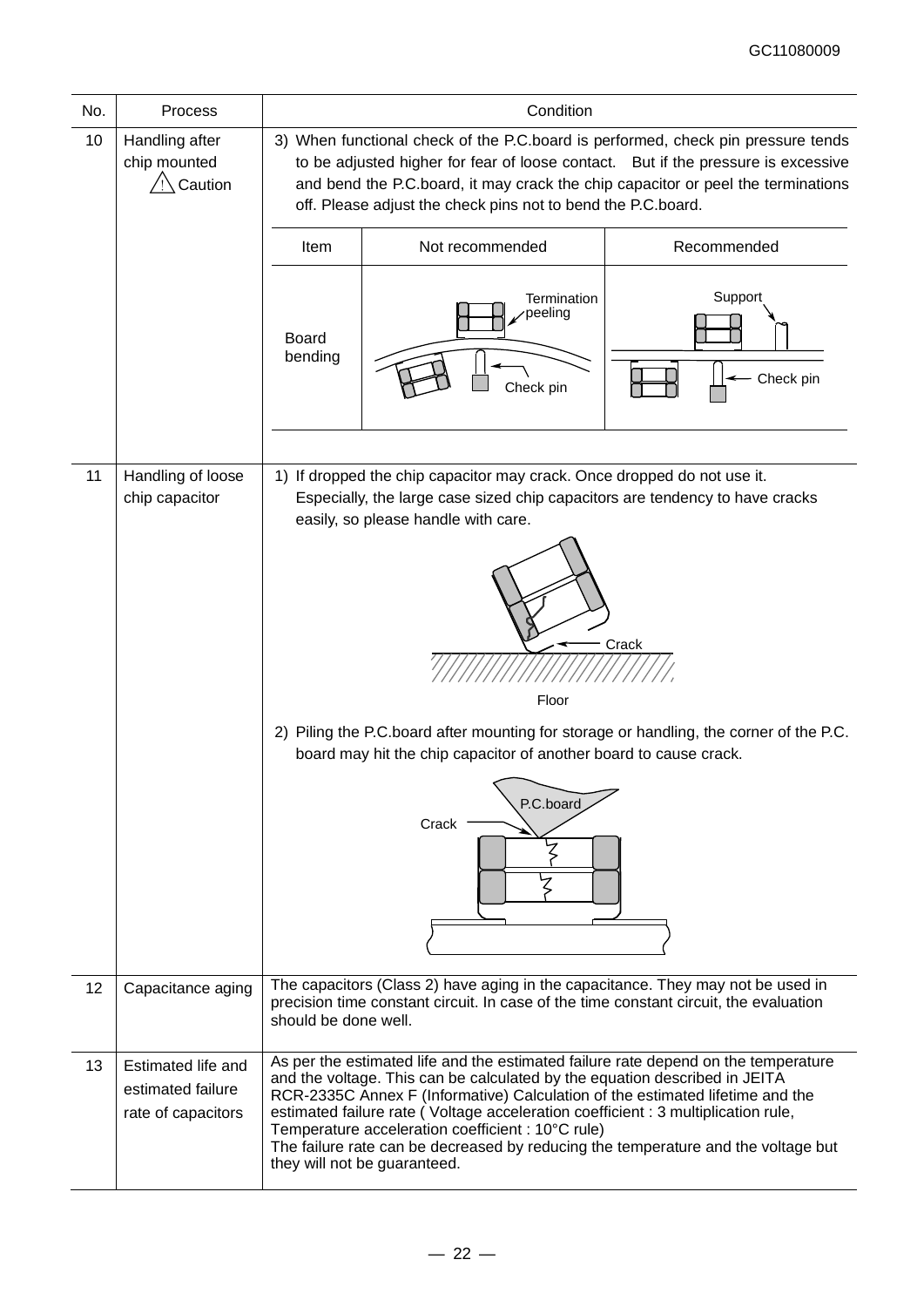| No. | <b>Process</b>                              | Condition                                                                                                                                                                                                                                                                                                                                                                                                                                                                                                                                                                                                                                                                                                                                                                                                                                                                                                                                                                                                                                                                                                                                                                                                                                                                                                                                                                                                                                                          |
|-----|---------------------------------------------|--------------------------------------------------------------------------------------------------------------------------------------------------------------------------------------------------------------------------------------------------------------------------------------------------------------------------------------------------------------------------------------------------------------------------------------------------------------------------------------------------------------------------------------------------------------------------------------------------------------------------------------------------------------------------------------------------------------------------------------------------------------------------------------------------------------------------------------------------------------------------------------------------------------------------------------------------------------------------------------------------------------------------------------------------------------------------------------------------------------------------------------------------------------------------------------------------------------------------------------------------------------------------------------------------------------------------------------------------------------------------------------------------------------------------------------------------------------------|
| 14  | Caution during<br>operation of<br>equipment | A capacitor shall not be touched directly with bare hands during operation in order to<br>1)<br>avoid electric shock.<br>Electric energy held by the capacitor may be discharged through the human body<br>when touched with a bare hand.<br>Even when the equipment is off, a capacitor may stay charged. The capacitor should<br>be handled after being completely discharged using a resistor.                                                                                                                                                                                                                                                                                                                                                                                                                                                                                                                                                                                                                                                                                                                                                                                                                                                                                                                                                                                                                                                                  |
|     |                                             | 2) The terminals of a capacitor shall not be short-circuited by any accidental contact<br>with a conductive object. A capacitor shall not be exposed to a conductive liquid such<br>as an acid or alkali solution. A conductive object or liquid, such as acid and alkali,<br>between the terminals may lead to the breakdown of a capacitor due to short circuit                                                                                                                                                                                                                                                                                                                                                                                                                                                                                                                                                                                                                                                                                                                                                                                                                                                                                                                                                                                                                                                                                                  |
|     |                                             | 3) Confirm that the environment to which the equipment will be exposed during<br>transportation and operation meets the specified conditions. Do not to use the<br>equipment in the following environments.<br>(1) Environment where a capacitor is spattered with water or oil<br>(2) Environment where a capacitor is exposed to direct sunlight<br>(3) Environment where a capacitor is exposed to Ozone, ultraviolet rays or<br>radiation<br>(4) Environment where a capacitor exposed to corrosive gas(e.g. hydrogen<br>sulfide, sulfur dioxide, chlorine. ammonia gas etc.)                                                                                                                                                                                                                                                                                                                                                                                                                                                                                                                                                                                                                                                                                                                                                                                                                                                                                  |
|     |                                             | (5) Environment where a capacitor exposed to vibration or mechanical shock<br>exceeding the specified limits.<br>(6) Atmosphere change with causes condensation                                                                                                                                                                                                                                                                                                                                                                                                                                                                                                                                                                                                                                                                                                                                                                                                                                                                                                                                                                                                                                                                                                                                                                                                                                                                                                    |
| 15  | <b>Others</b><br>/!∖ Caution                | The products listed on this specification sheet are intended for use in general electronic<br>equipment (AV equipment, telecommunications equipment, home appliances, amusement<br>equipment, computer equipment, personal equipment, office equipment, measurement<br>equipment, industrial robots) under a normal operation and use condition.<br>The products are not designed or warranted to meet the requirements of the applications<br>listed below, whose performance and/or quality require a more stringent level of safety or<br>reliability, or whose failure, malfunction or trouble could cause serious damage to society,<br>person or property. Please understand that we are not responsible for any damage or<br>liability caused by use of the products in any of the applications below or for any other use<br>exceeding the range or conditions set forth in this specification sheet. If you intend to use<br>the products in the applications listed below or if you have special requirements exceeding<br>the range or conditions set forth in this specification, please contact us.<br>(1) Aerospace/Aviation equipment<br>(2) Transportation equipment (cars, electric trains, ships, etc.)<br>(3) Medical equipment (Excepting Pharmaceutical Affairs Law classification Class1,2)<br>(4) Power-generation control equipment<br>(5) Atomic energy-related equipment<br>(6) Seabed equipment<br>(7) Transportation control equipment |
|     |                                             | (8) Public information-processing equipment<br>(9) Military equipment<br>(10) Electric heating apparatus, burning equipment<br>(11) Disaster prevention/crime prevention equipment<br>(12) Safety equipment<br>(13) Other applications that are not considered general-purpose applications<br>When designing your equipment even for general-purpose applications, you are kindly<br>requested to take into consideration securing protection circuit/device or providing backup<br>circuits in your equipment.                                                                                                                                                                                                                                                                                                                                                                                                                                                                                                                                                                                                                                                                                                                                                                                                                                                                                                                                                   |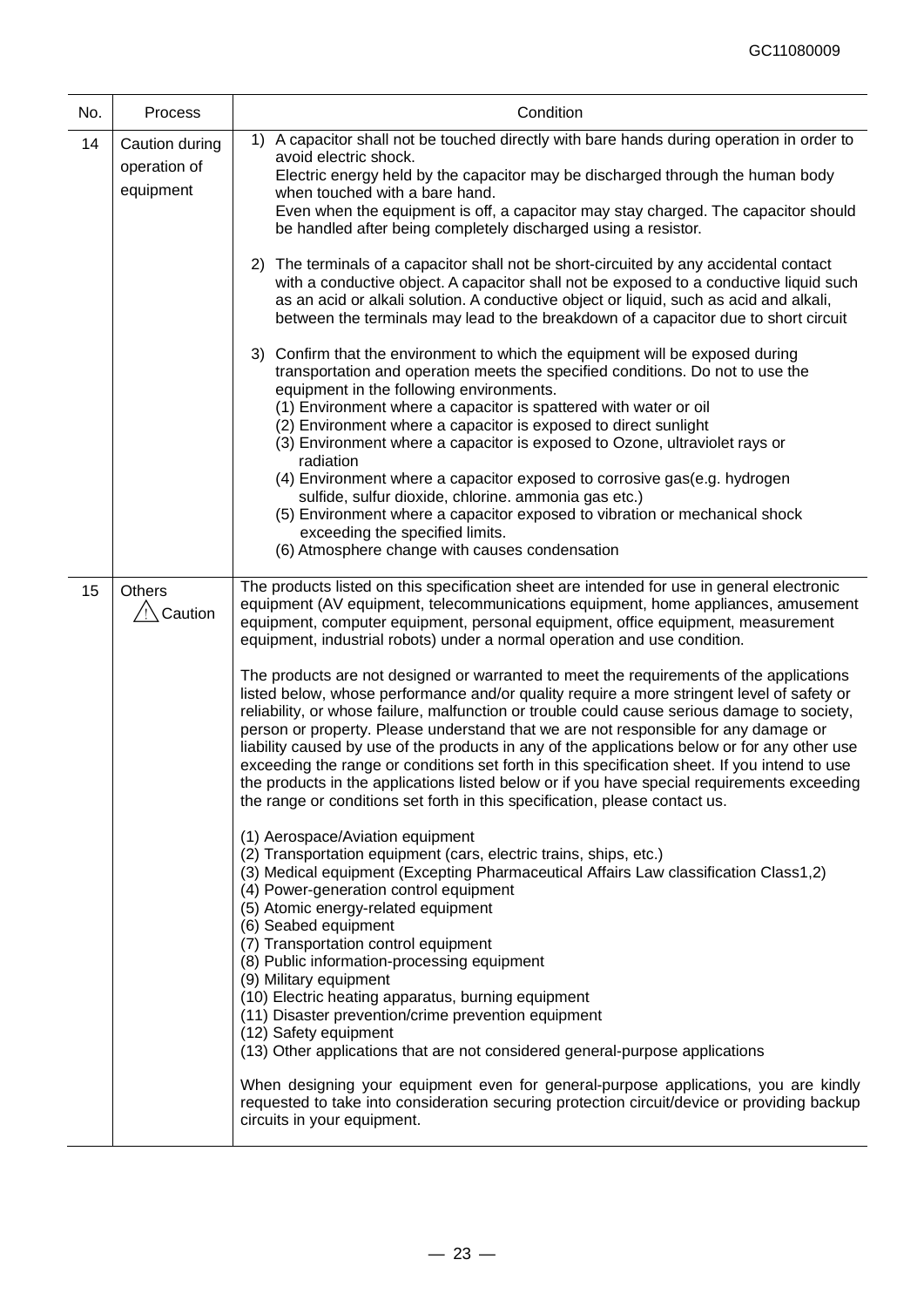# **11. TAPE PACKAGING SPECIFICATION**

## **1. CONSTRUCTION AND DIMENSION OF TAPING**

### 1-1. Dimensions of carrier tape

Dimensions of tape shall be according to Appendix 3, 4.

## 1-2. Bulk part and leader of taping



## 1-3. Dimensions of reel

Dimensions of ⌀178 reel shall be according to Appendix 5. Dimensions of ⌀330 reel shall be according to Appendix 6.

1-4. Structure of taping



## **2. CHIP QUANTITY**

Please refer to detail page on TDK web.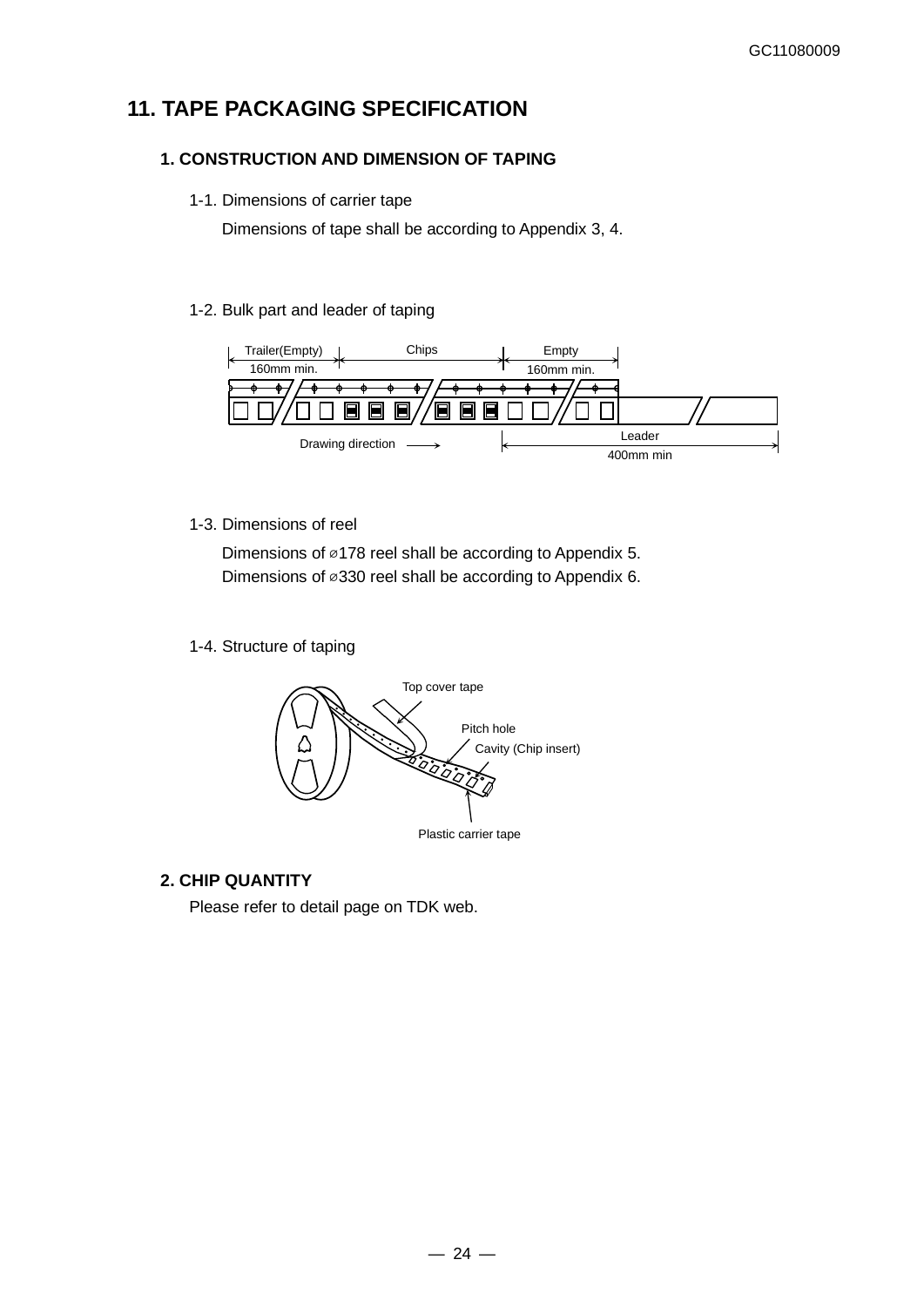## **3. PERFORMANCE SPECIFICATIONS**

- 3-1. Fixing peeling strength (top tape)
	- 0.05 < Peeling strength < 0.7N



- 3-2. Carrier tape shall be flexible enough to be wound around a minimum radius of 30mm with components in tape.
- 3-3. The missing of components shall be less than 0.1%
- 3-4. Components shall not stick to fixing tape.
- 3-5. When removing the cover tape, there shall not be difficulties by unfitting clearance gap, burrs and crushes of cavities. Also the sprocket holes shall not be covered by absorbing dust into the suction nozzle.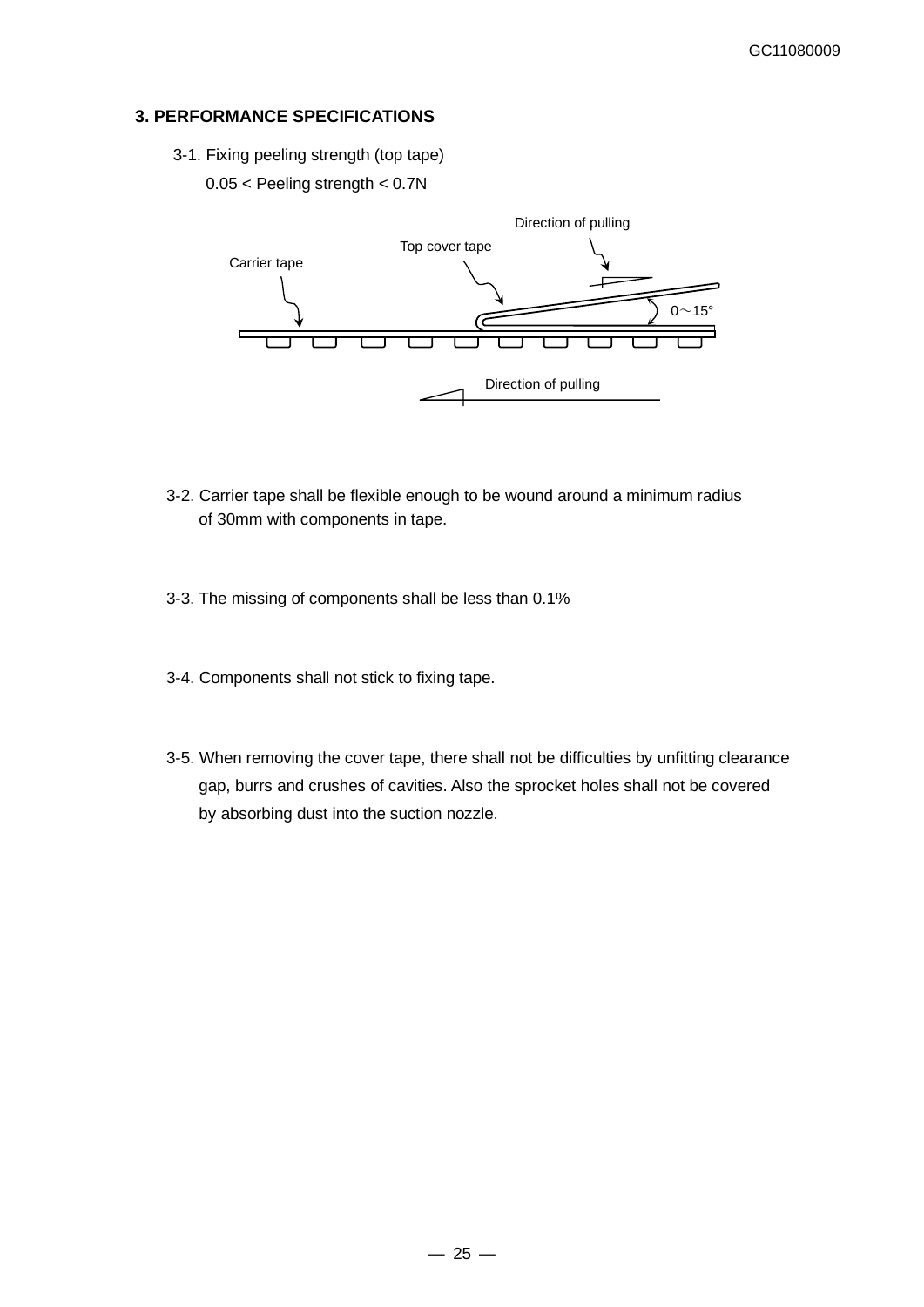## **Appendix 3** Plastic Tape



| Symbol<br>Case size | A               | B               | С                                       | D               | Е               | F                         |
|---------------------|-----------------|-----------------|-----------------------------------------|-----------------|-----------------|---------------------------|
| CKG32K              | (3.00)          | (3.90)          | $12.0 \pm 0.25$                         | $5.50 \pm 0.05$ | $1.75 \pm 0.10$ | $4.00 \pm 0.10$           |
| Symbol<br>Case size | G               | Η               | J                                       | Κ               |                 | Q                         |
| CKG32K              | $2.00 \pm 0.10$ | $4.00 \pm 0.10$ | $1 \varnothing 1.50$ <sup>+0.10</sup> l | 3.75 max.       | $0.50 \pm 0.05$ | $\varnothing$ 1.65 ± 0.10 |

( ) Reference value.

Exceptionally no hole in the cavity is applied. Please inquire if hole in cavity is mandatory.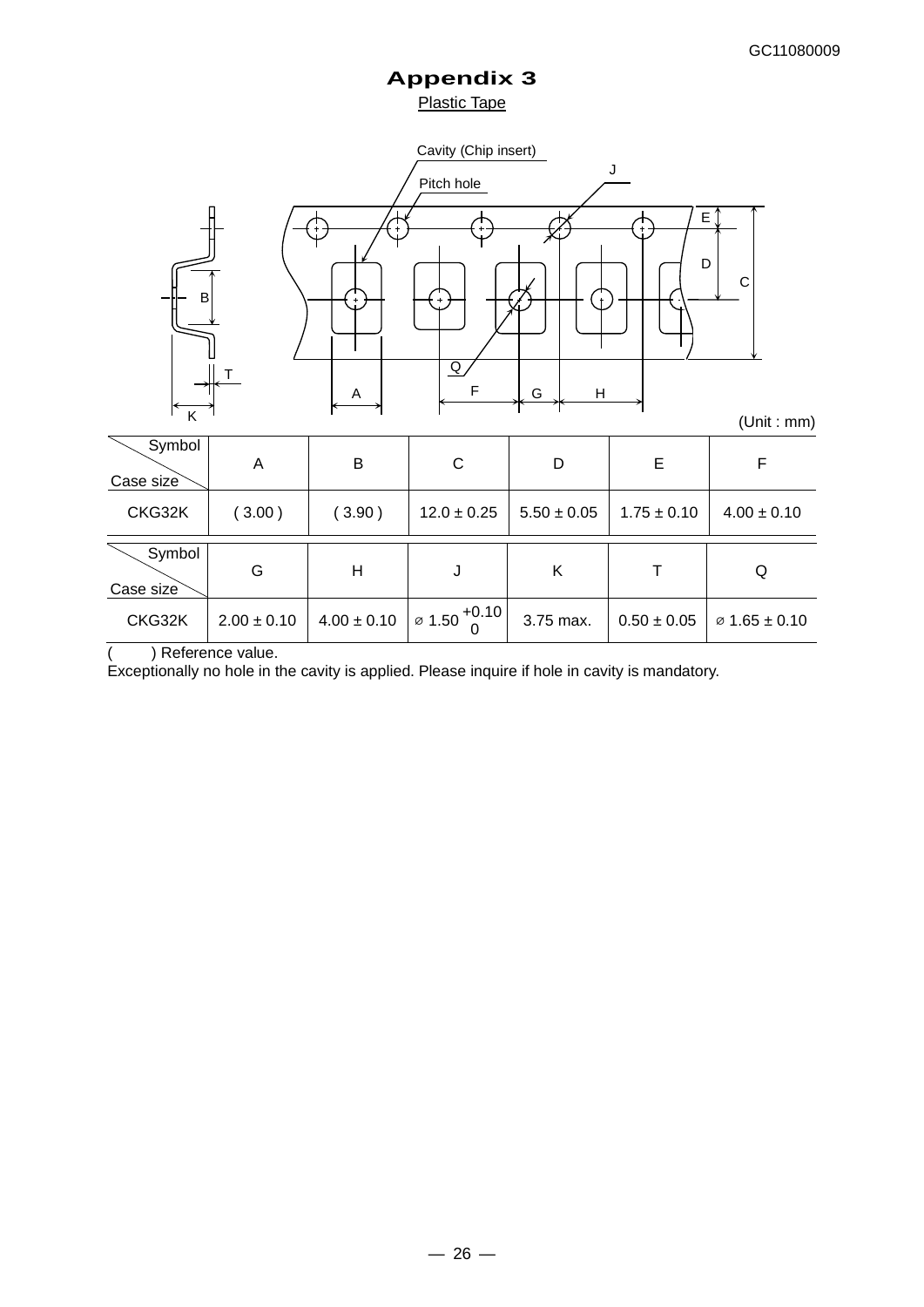# **Appendix 4** Plastic Tape



(Unit : mm)

| Symbol<br>Case size | A               | B               | $\mathsf{C}$                    | D               | E               | F               |  |
|---------------------|-----------------|-----------------|---------------------------------|-----------------|-----------------|-----------------|--|
| CKG45K              |                 |                 |                                 |                 |                 | $8.00 \pm 0.10$ |  |
| CKG45N              | (3.90)          | (5.60)          | $12.0 \pm 0.30$                 | $5.50 \pm 0.10$ | $1.75 \pm 0.10$ |                 |  |
| CKG57K              |                 |                 |                                 |                 | $1.75 \pm 0.10$ |                 |  |
| CKG57N              | (5.60)          | (6.60)          | $16.0 \pm 0.30$                 | $7.50 \pm 0.10$ |                 | $8.00 \pm 0.10$ |  |
| Symbol<br>Case size | G               | H               | J                               | Κ               |                 |                 |  |
| CKG45K              |                 | $4.00 \pm 0.10$ | $\varnothing$ 1.50 $^{+0.10}$ L | 3.75 max.       |                 |                 |  |
| CKG45N              | $2.00 \pm 0.10$ |                 | $\Omega$                        | 6.15 max.       |                 |                 |  |
| CKG57K              |                 |                 |                                 | 4.15 max.       |                 |                 |  |
| CKG57N              | $2.00 \pm 0.10$ | $4.00 \pm 0.10$ | $\varnothing$ 1.50              | 6.15 max.       |                 |                 |  |

( ) Reference value.